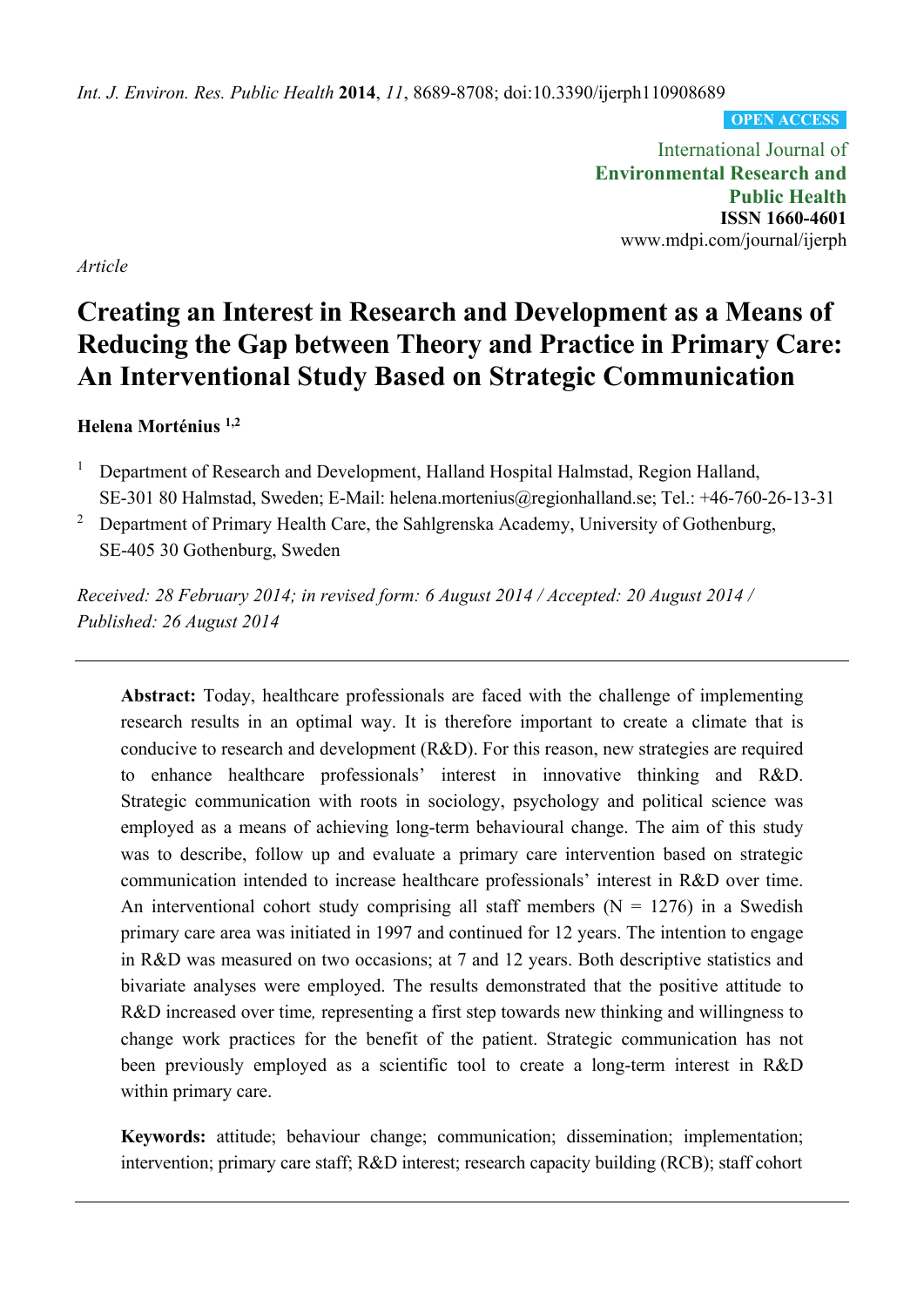# **1. Introduction**

The intention behind evidence-based care rests on well-established reasoning, but moving from the idea to behaviour is often difficult. The well-known gap between theory and practice is a major obstacle [1–4]. Considering that only a small part of new research findings and methods is actually implemented in healthcare, a greater interest in such implementation is required [5]. Studies from the USA and The Netherlands have revealed that at least every third patient fails to receive the evidence-based care that she/he needs [6–8]. Knowledge of the latest guidelines and new research findings in one's own professional area is fundamental, but the implementation and use of such knowledge is frequently deemed problematic [9], one reason being that R&D appears daunting and difficult to the average practitioner [10]. This situation is more or less prevalent in the whole healthcare system and primary care is no exception. Although primary care organisations are usually long established, their readiness to engage in research is low, thus difficulties are frequently encountered when attempting to meet this demand [11]. For this reason, it is important to explore how the combination of behavioural factors, context, organisation and individuals influences the change process among primary care staff members (PCSMs) [12,13]. Research capacity building (RCB) in primary healthcare is an initiative to promote research activity among professionals and organizations in order to bridge the gap between research, policy and practice [14]. Cooke defined the function of RCB on four levels; individual, team, organisational and supra-organisation (network and support units) [15].

A preparatory phase is necessary, during which staff members actively seek knowledge of the need for critical thinking and a scientific approach. It is essential to be able to assess and reflect on which research findings to introduce, if the research has been conducted in an appropriate way, whether or not the findings are applicable to the patient group in question and last but not least, how the findings can be implemented in practice [16]. Historically, primary care research has not been prioritised and consequently interest in the field has been limited [17,18]. This lack of research interest has been linked to two important factors; the absence of both a supportive infrastructure and a facilitating research culture [19].

In Sweden, R&D in primary care was first focused on in 1970 [20]. It was introduced in family medicine and became an academic discipline in the 1980s. Based on legislation introduced in 1996, the scientific competence within healthcare was improved by the establishment of R&D units [21]. One of the aims was to promote a research culture within the healthcare system. A way of attempting to overcome existing barriers is to formulate the communication of research findings in a popular science way, as research has demonstrated that reading and assimilating a scientific article written in an unfamiliar language can constitute a barrier [2,10,22]. Another strategy is to draw attention to professionals who have assimilated research findings and adopted new methods, which means that they can serve as models and demonstrate that making use of research is neither difficult nor burdensome. A change of culture is required for primary care to become an enthusiastic and proactive research environment for all staff members, where change is driven by management, not only in terms of structural aspects such as more time and financial resources, but also by bringing about a new approach and attitude to science among all staff members [10,23].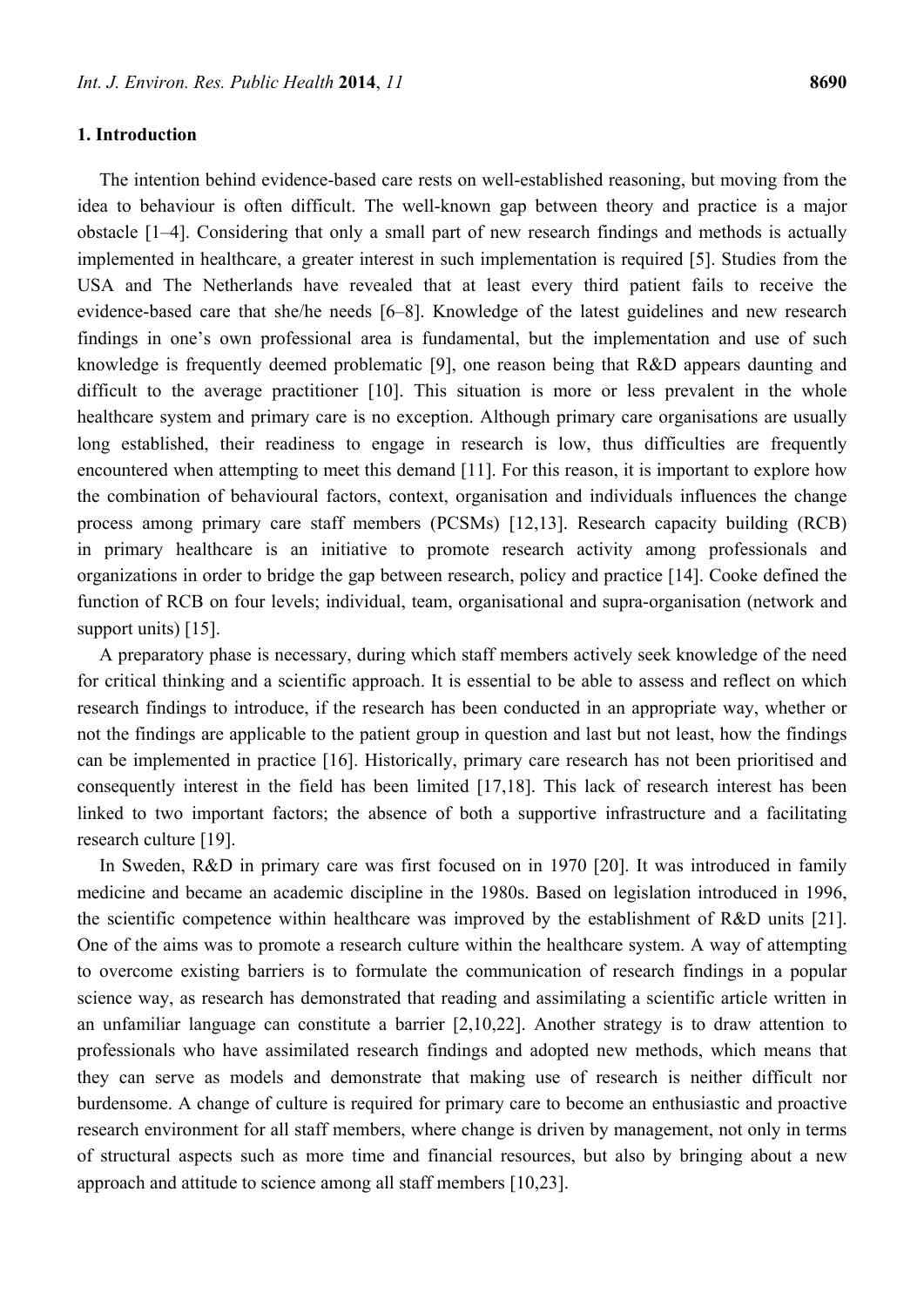R&D can also provide added value to the organization due to staff gaining new knowledge, becoming more involved and stimulated, which contributes to an attractive work environment [24,25]. Increased academisation is also necessary, which demands scientific competence on the part of a larger number of staff members. A long-term investment in research and innovation is required, a process that necessitates both new thinking and innovators in the field. As a learning organization, healthcare must have, among other things, R&D knowledge in order to qualify as a collaborative partner for industry, pharmaceutical companies, colleges and universities [26].

The basic concept is therefore to make R&D attractive, which can be achieved by means of strategic communication. The present author established that this method was successful in creating research interest within a short timeframe [27]. However, whether the change of attitude remains over a longer period has not been investigated.

#### *Strategic Communication Process*

Strategic communication has been defined as "the purposeful use of communication by an organisation to fulfil its mission" [28]. It is a new interdisciplinary research field that was recognised as a scientific area in its own right in the 2000s, with application in media and communication science, business and management, sociology, political science and psychology, built on a number of theories from these areas. Strategic communication functions best when the context is open to new ideas, either in advance of or in parallel with the consolidation process [29,30]. This process can be achieved through strategically implemented communication, the strength of which is quantifiable goals based on established channels for specific target groups [31].

Strategic communication works best when individuals are willing to adopt innovative ideas prior to or during the acceptance process [30]. Consequently, it is vital that staff members who lack research experience receive the necessary support to improve their self-efficacy when dealing with research evidence. Self-efficacy is a concept within *social learning theory* [32] and concerns an individual's perception of her/his ability to achieve various goals*,* thus influencing her/his motivation, choices, thoughts and attitudes. In all probability, the attitude and policy of the leadership influence staff members' self-efficacy.

Leadership and a culture that facilitate change by promoting scientific thinking among various professional categories, especially those who are close to patients, would probably lead to a positive outcome. In addition to supporting staff to improve their self-efficacy, leadership can also mediate messages at different levels [33]. Moreover, organisations communicate discoveries and new concepts that guide leaders or others, who in turn convey them to members of the social group. Such implementation builds on a stepwise hypothesis and is the framework of the *diffusion of innovation theory* [33]. This theory, which has developed into network thinking, explains how novel ideas and findings are communicated in various social contexts over time by individuals who are influenced by different channels. It builds on assumptions regarding the adoption of information and its sequential development in the long term. Strategic communication within the studied staff cohort was partly influenced by these two theories and implemented by three established communication channels: oral, written and digital towards attitudes and work practice for the benefit of the patient. Nevertheless, studies have found that although changes in attitude can be successful,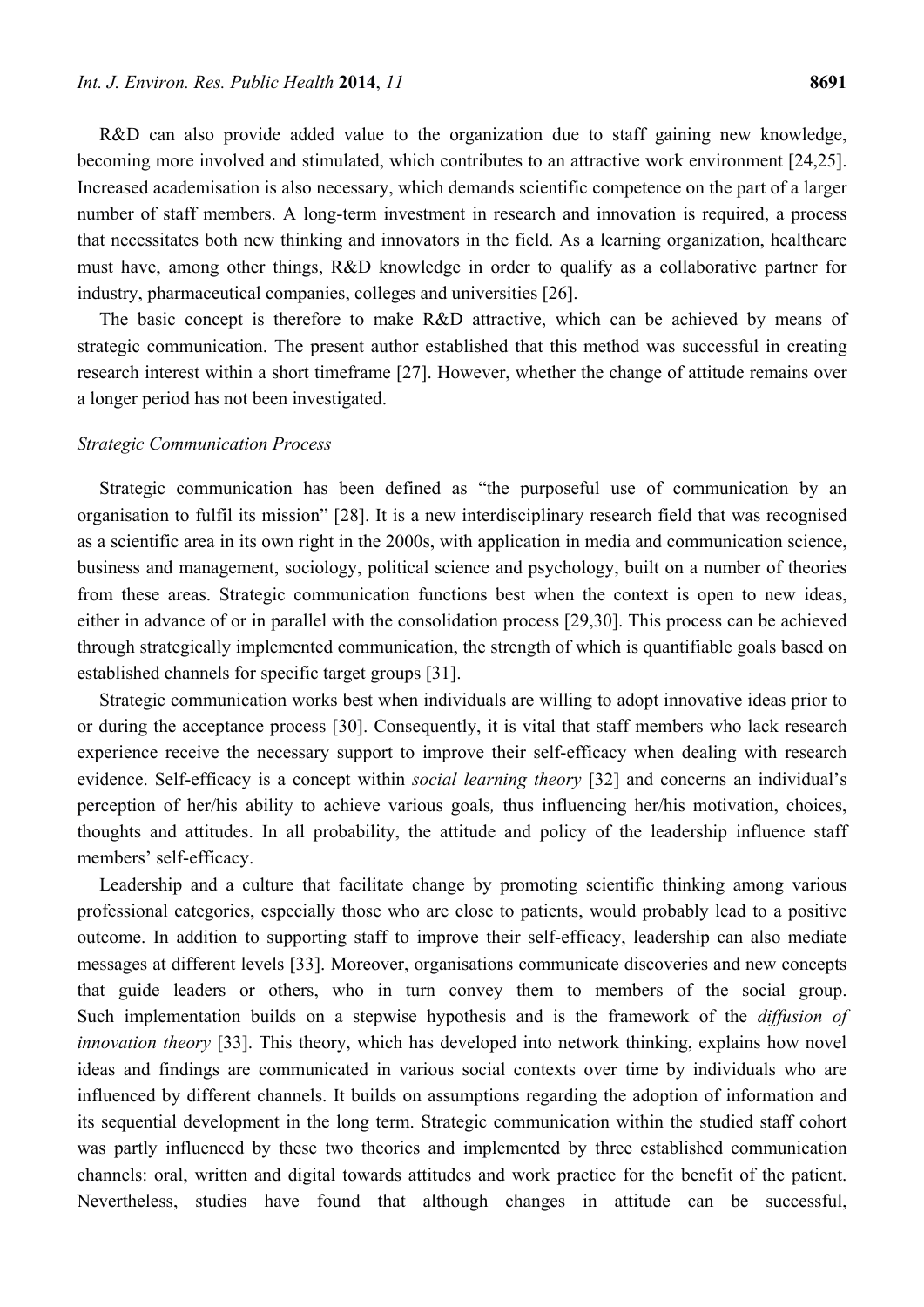considerable barriers are involved [34]. However, what is not known is whether the change in attitude can be sustained over a longer period when the adoption process among practitioners has been gradual (implicit attitudes) [35]. The aim of the study was to describe, follow up and evaluate a primary care intervention based on strategic communication intended to increase healthcare professionals' interest in R&D over time.

Scientific issues:

- 1. Can strategic communication contribute to creating interest in R&D among PCSMs over time?
- 2. What is the role of the direct and indirect communication channels in this context?
- 3. What is the role of the background variables in the development process?

# **2. Methods**

# *2.1. Design and Setting*

This interventional study had a prospective design aimed at influencing the attitude to a science-promoting platform, the purpose of which was to create long-term interest in R&D. The study population comprised all PCSMs in the Halland region in south west of Sweden. There are approximately 290,000 inhabitants in the region [36], including 7000 healthcare employees, of whom 20% work in primary care [37]. The population has access to state funded healthcare comprising national, regional and local levels. The regional level, where care is provided by the County Councils, constitutes the foundation for tax funded healthcare [38]. The main area of responsibility in primary care includes overall care as well as health issues that do not require specialist treatment. In a proposed amendment to the Swedish Health and Medical Act, the Swedish Government recommended in 1996 that scientific competence within the county councils should be enhanced by the creation of Research and Development units [21]*,* resulting in the formation of a number of such units in the health service. This meant that research would be conducted outside the university hospitals, thus playing an important role in stimulating the research culture within healthcare as well as facilitating greater readiness to change in terms of assimilating new knowledge. The R&D units are generally funded by the public sector, which was also the case with the primary care R&D unit in Halland.

# *2.2. Strategic Communication Intervention*

The strategic communication consisted of quantifiable targets for all PCSMs in the cohort. The aim was to increase knowledge and awareness of as well as interest in R&D as a step towards promoting the creation of a new R&D culture that will generate benefit for patients over time. Initially, a communication plan was formulated on the basis of the defined target and comprised surrounding world analysis, target group analysis and an activity plan. It also contained a follow-up and a measurement flowchart to enable an overview of the long-term change in attitudes (Figure 1).

The intervention mainly involved three established communication channels: oral (research seminars and annual research days), written (research bulletins and popular science reports) and digital (intranet and Internet websites). The content of these channels was based on a communicative platform [31–33]. The choice of forum for dialogue was intended to increase staff self-efficacy in order to encourage PCSMs to assimilate information about R&D and incorporate it in clinical practice. The content of the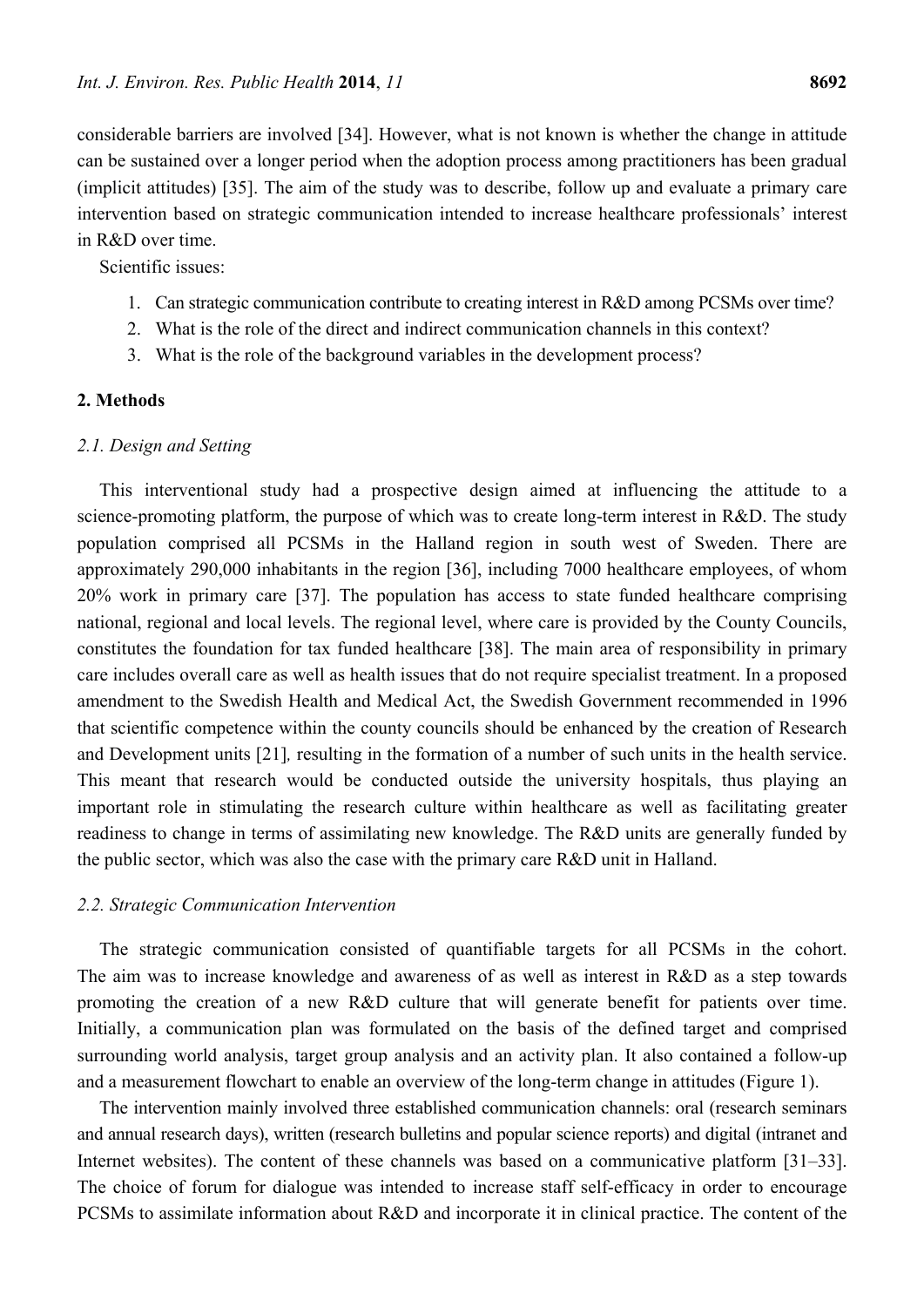seminars was adapted to the target group and had a popular science format rather than a purely scientific perspective [27,34]. The intention behind the research bulletin was to disseminate R&D evidence and news relevant to various professional categories with different educational backgrounds. The digital channel served as a complement to the oral and written channels. As R&D was a relatively new concept in the organization [39,40], focus was placed on dissemination and gaining acceptance of its importance for the personal development of each employee as well as for the organization as a whole.

**Figure 1.** Intervention flow chart of measurement outcomes in relation to the goal of the communication strategy in the study cohort.

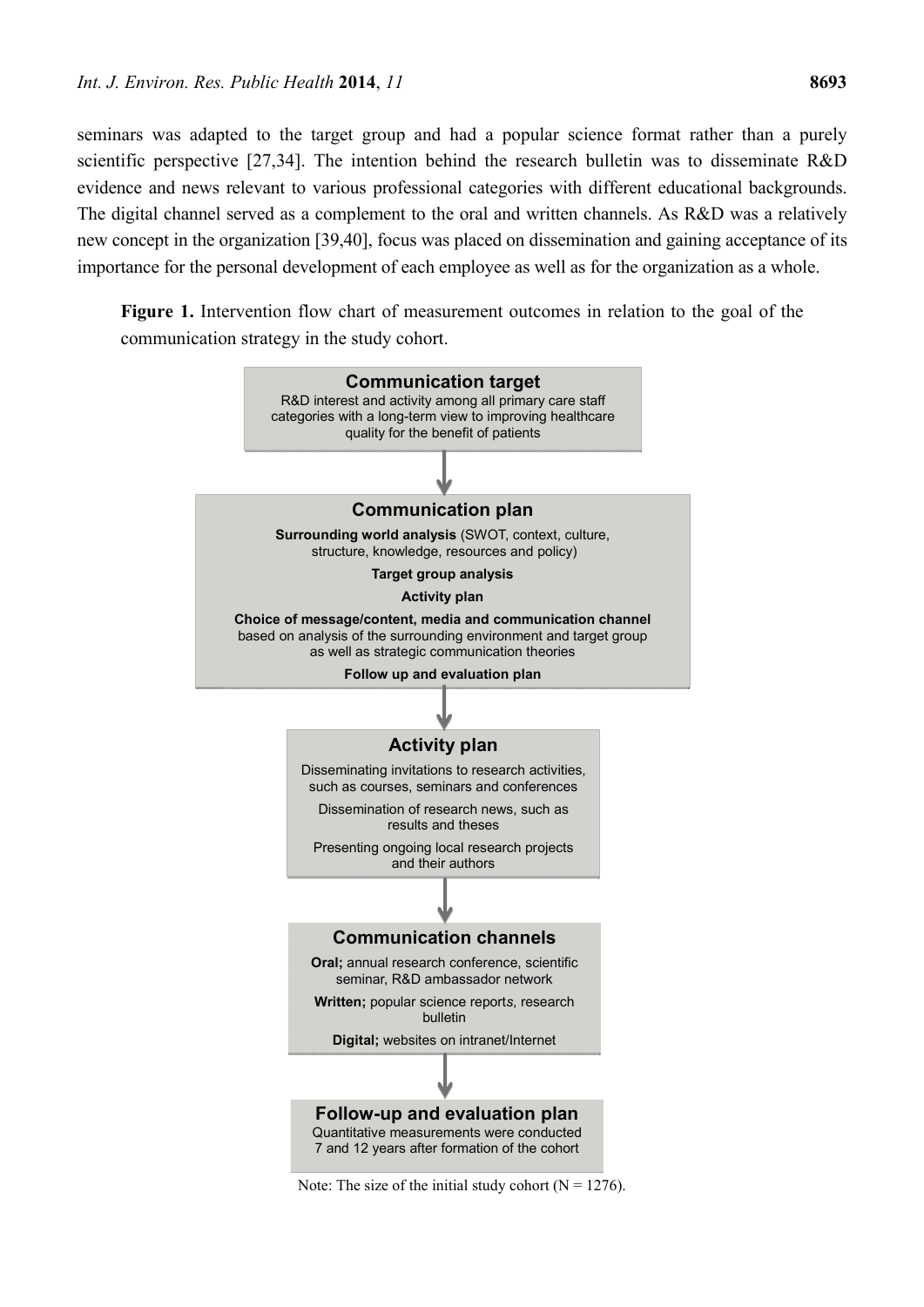# *2.3. Follow Up of the Intervention*

Measurements were obtained 7 and 12 years after formation of the cohort. It was assumed that a long-term effect would reflect the impact of the intervention and not the influence of a campaign or a specific event. At the start of the study, the primary care organisation had no history of performing research, nor any systematic communication channels to the scientific community, although scientific journals were available in medical libraries. An additional factor was that all employees had access to a computer. The management in the region decided to create an R&D unit to promote the introduction of evidence-based practice (EBP) in primary care comprising scientific experts within the fields of medicine, nursing, midwifery, biostatistics, public health, behavioural science and communication science.

The result of the first measurement at seven years revealed that a majority of PCSMs had gained knowledge of R&D thanks to the various communication channels [27]. Knowledge of R&D can be considered the first step towards developing an interest in R&D and undertaking R&D activities, which corresponds with the process of changing attitudes [33,41]. More than half of the staff members who gained knowledge retained an interest in R&D [27]. An innovation process takes time as some accept new ideas more quickly than others [29]. The positive effect was increased focus on R&D, an awakening of interest among PCSMs and that R&D became a frequent topic of conversation [31,42]. However, some who were interested did not proceed further. Their responses to an open-ended question revealed that obstacles to R&D existed, which were associated with the lack of a stimulating research environment.

This led to the decision to conduct an additional study in a selected care centre by means of an ethnographic method [10]. The role of the organizational culture in creating R&D interest was illuminated by means of observations, interviews and analysis of documentation. The study revealed that theory and practice constituted two separate spheres. It was revealed that the group members firmly believed that R&D was a separate area divorced from their own. Here, management has an important role in discussing future goals with staff members. Accordingly, it was considered essential to focus the next step of the intervention on achieving integration between theory and practice using role models and opinion leaders.

The development of strategic communication continued with the establishment of a network to complement the intervention [43,44], which took place two years before the final evaluation. PCSMs who exhibited the greatest interest (early adopters) and had a basic knowledge of scientific theory and methods from their university education formed the core of the R&D ambassador network. These ambassadors represented all professional categories within primary care. The strategy was to achieve a long-term dissemination effect, first within the network itself and then among the rest of the staff. The aim of the network was twofold: (1) to enable the ambassadors to utilize their scientific knowledge to market, communicate and transfer EBP within their own department; and (2) at the same time determine the appropriate form of EBP for their own department due to being familiar with its needs. In addition to acting as research role models, the ambassadors enjoyed the benefit of becoming part of a social network and receiving research information through newsletters, meetings and further training together with like-minded colleagues [45]. The goal of the network (short-term effect) was achieved by ensuring that it served as a platform for future interventions by promoting innovative thinking.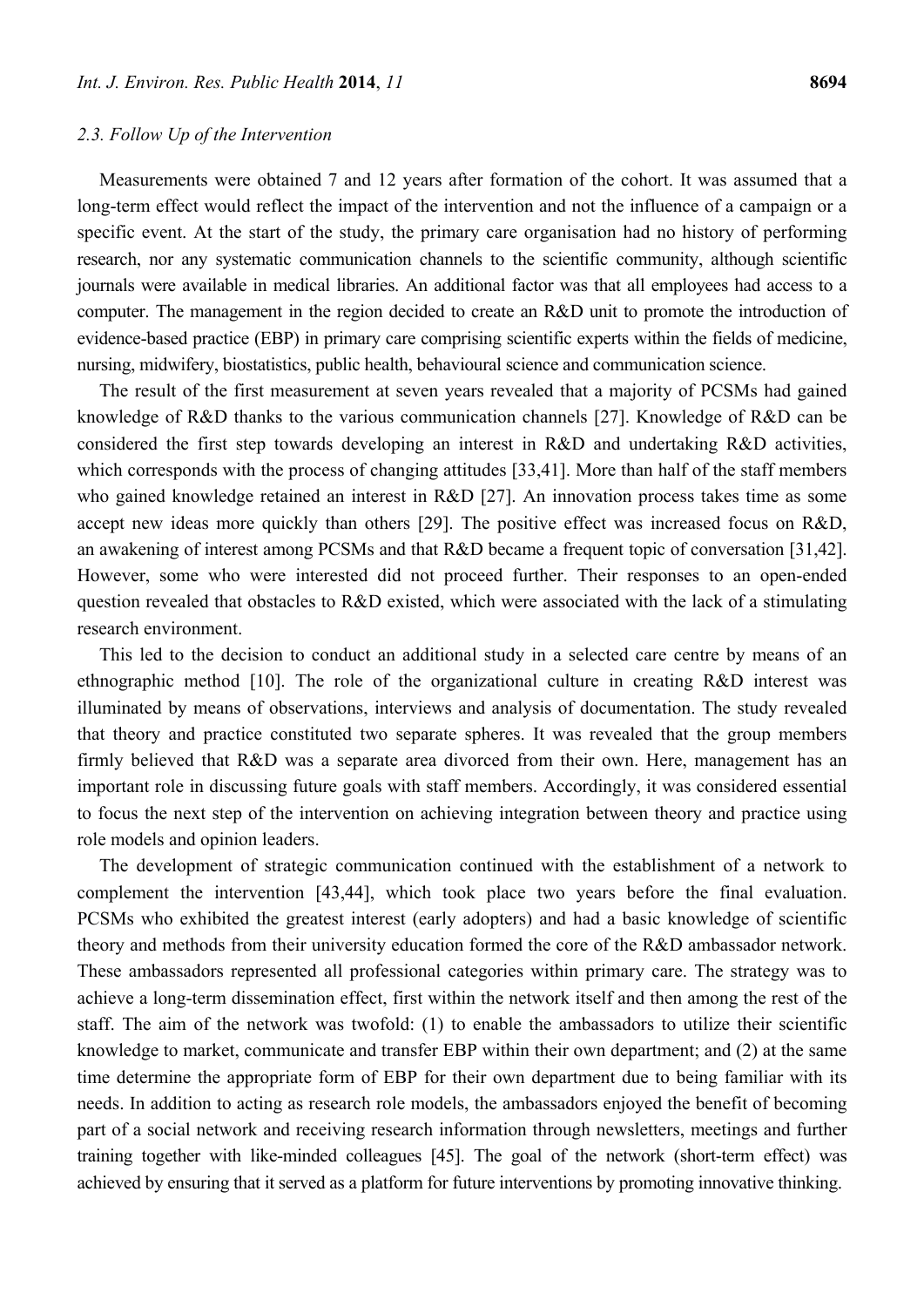#### *2.4. Participants and Data Collection*

The intervention included all PCSMs ( $N = 1276$ ). Due to the long study period and the high primary care staff turnover, the participants were deemed a suitable population for the analysis. Furthermore, the proportion of SES groups that participated was equal to that of the original population at the time of the first measurement [27]. A total of 846 employees (70%) took part in the measurement (short term) and at the 12-year follow up (long term) the participation rate was 60%. Dropouts were non-responders, those who declined participation for various reasons, among other things parental and sick leave or due to incomplete questionnaires as well as those who no longer worked in primary care  $(n = 362)$ . Furthermore, those individuals who worked at the R&D units as well as the personnel who recruited the pilot group were not included  $(n = 70)$ . The responses in this study were obtained from a questionnaire that was sent on two occasions followed by two reminders.

All participants were invited to complete the questionnaire voluntarily and their confidentiality was guaranteed. The study conformed to the principles outlined in the Declaration of Helsinki [46] and was approved by the Ethics Committee at Lund University, Sweden.

## *2.5. Instrument and Statistical Methods*

The questionnaire was designed to determine the influence of R&D related communication on changes in PCSMs' attitudes to R&D over time. The items were formulated by a research team composed of a communications expert, a researcher in the area of healthcare communication, healthcare research experts and a biostatistician [27]. The items covered background (*age, sex* and *profession*) and *years of practice* in addition to *R&D interest* as an effect of strategic communication. There were 16 items on the role of strategic communication through direct and indirect channels and two items were added that pertained to whether or not *the R&D ambassadors had created a distinctive image for themselves among the staff.* 

Items pertaining to professional status were translated into socio-economic status (SES) using the National Socio Economic Dictionary [47]. The SES groups were divided into four sub-groups: I: Assistant nurse. II: Dental nurse (assistant), medical secretary, administrative staff. III: Nurse, district nurse, midwife, dental hygienist, physiotherapist, occupational therapist. IV: Physician, dentist, psychologist. The SES sub*-*groups were divided according to a ranking taking account of the social position of a profession with emphasis on educational level.

The responses were processed using the SPSS 21.0 [48]. Descriptive statistics and bivariate analysis using Chi-square were employed in the calculation [49]. The level of significance was set at 0.05. To illustrate the impact of age on the likelihood of R&D interest in each SES group, logistic regression analysis was performed. A beta-coefficient and *p*-value as well as an odds ratio (OR) and a 95% confidence interval (CI) were calculated as a confirmation of the statistical significance [50].

# **3. Results**

The intervention took place over a 12-year period and included two measurements (measurement I:  $n = 846$ ; measurement II:  $n = 762$ ). Most of the participants were female (measurement I: 89%; measurement II: 90%). Their mean age was 49.5 (SD = 8.8) on the first measurement occasion and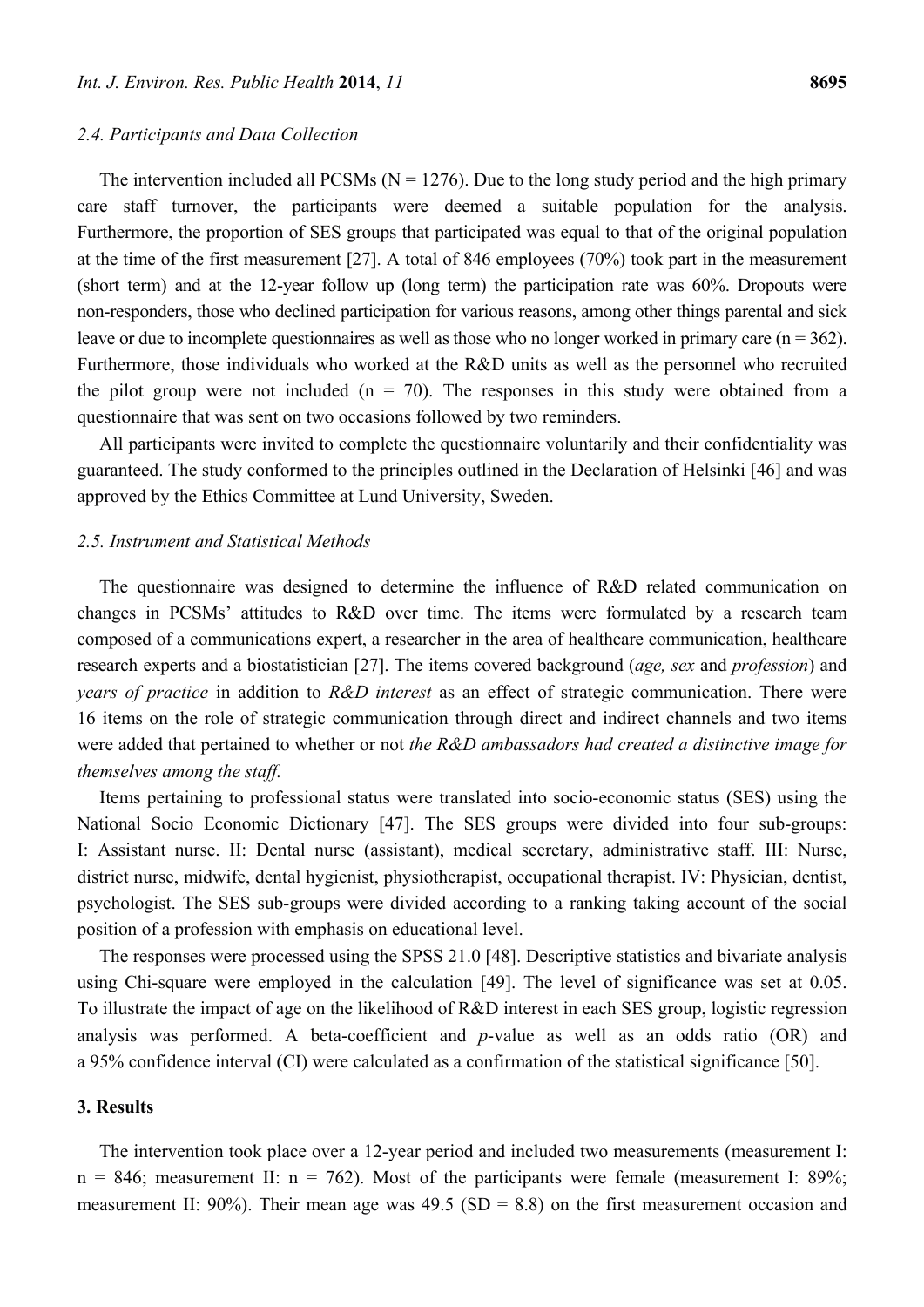49.6 (10.1) on the second. The largest number of participants belonged to the SES III category  $(n = 376$  and  $n = 340$  respectively) which corresponded to 45.8% on the first measurement and 44.6% on the second (Table 1).

|                        | <b>First Measurement</b> |               |              |                 | <b>Second Measurement</b> |               |              |                 |  |
|------------------------|--------------------------|---------------|--------------|-----------------|---------------------------|---------------|--------------|-----------------|--|
|                        | <b>Year 2004</b>         |               |              |                 | <b>Year 2009</b>          |               |              |                 |  |
| <b>Study Variables</b> | $\mathbf n$              | $\frac{0}{0}$ | Mean<br>(SD) | Median<br>(IQR) | $\mathbf n$               | $\frac{0}{0}$ | Mean<br>(SD) | Median<br>(IQR) |  |
| <b>Sex</b>             | 846                      | 100.0         |              |                 | 762                       | 100.0         |              |                 |  |
| Men                    | 95                       | 11.2          |              |                 | 73                        | 9.6           |              |                 |  |
| Women                  | 751                      | 88.8          |              |                 | 688                       | 90.4          |              |                 |  |
| Age                    | 846                      | 100.0         | 49.5         | 50.0            | 757                       | 100.0         | 49.6         | 51.0            |  |
|                        |                          |               | (8.8)        | $(44 - 56)$     |                           |               | (10.1)       | $(51 - 58)$     |  |
| <b>SES</b>             | 820                      | 100.0         |              |                 | 730                       | 100.0         |              |                 |  |
| I                      | 71                       | 8.7           |              |                 | 50                        | 6.8           |              |                 |  |
| Assistant nurse        | 71                       | 8.7           |              |                 | 50                        | 6.8           |              |                 |  |
| $\mathbf{I}$           | 205                      | 25.0          |              |                 | 185                       | 25.3          |              |                 |  |
| Dental nurse           | 104                      | 12.7          |              |                 | 103                       | 14.1          |              |                 |  |
| (assistant)            |                          |               |              |                 |                           |               |              |                 |  |
| Medical secretary      | 51                       | 6.2           |              |                 | 52                        | 7.1           |              |                 |  |
| Administrative staff   | 50                       | 6.1           |              |                 | 30                        | 4.1           |              |                 |  |
| Ш                      | 376                      | 45.8          |              |                 | 340                       | 44.6          |              |                 |  |
| Nurse                  | 51                       | 6.2           |              |                 | 47                        | 6.4           |              |                 |  |
| District nurse         | 159                      | 19.4          |              |                 | 129                       | 17.6          |              |                 |  |
| Midwife                | 36                       | 4.4           |              |                 | 40                        | 5.4           |              |                 |  |
| Dental hygienist       | 38                       | 4.6           |              |                 | 32                        | 4.6           |              |                 |  |
| Physiotherapist        | 56                       | 6.8           |              |                 | 55                        | 7.5           |              |                 |  |
| Occupational           | 36                       | 4.4           |              |                 | 35                        | 4.7           |              |                 |  |
| Therapist              |                          |               |              |                 |                           |               |              |                 |  |
| IV                     | 168                      | 20.5          |              |                 | 155                       | 20.3          |              |                 |  |
| Physician              | 77                       | 9.4           |              |                 | 65                        | 8.9           |              |                 |  |
| Dentist                | 63                       | 7.7           |              |                 | 58                        | 7.9           |              |                 |  |
| Psychologist           | 28                       | 3.4           |              |                 | 32                        | 4.4           |              |                 |  |

**Table 1.** Descriptive statistics pertaining to the distribution of background variables.

Note:  $n =$  number of participants in the analysis.

At the first measurement, the interest created by means of the R&D unit's strategic communication channels was significantly higher compared to external channels (60.2% vs. 39.8%;  $p < 0.0001$ ). After a further five years the positive attitude towards R&D had improved and stabilised (69.1% *vs.* 30.9%;  $p \le 0.0001$ ). Moreover, there was a statistically significant relationship between R&D interest and knowledge of the R&D ambassadors in the field  $(p < 0.05)$ . On the whole, the channels employed in the strategic communication played a vital role in terms of consolidating R&D interest.

Staff members' own initiative to read the research bulletin was found to have the greatest impact on R&D interest on both occasions ( $p < 0.001$ ). In addition, indirect communication, *i.e.*, a colleague narrating about various R&D projects ( $p < 0.001$ ), a scientific seminar ( $p < 0.001$ ) and an annual research conference ( $p < 0.01$ ), contributed substantially to individual interest in R&D (Table 2). The influence of the digital channels was negligible despite the fact that the results were significant on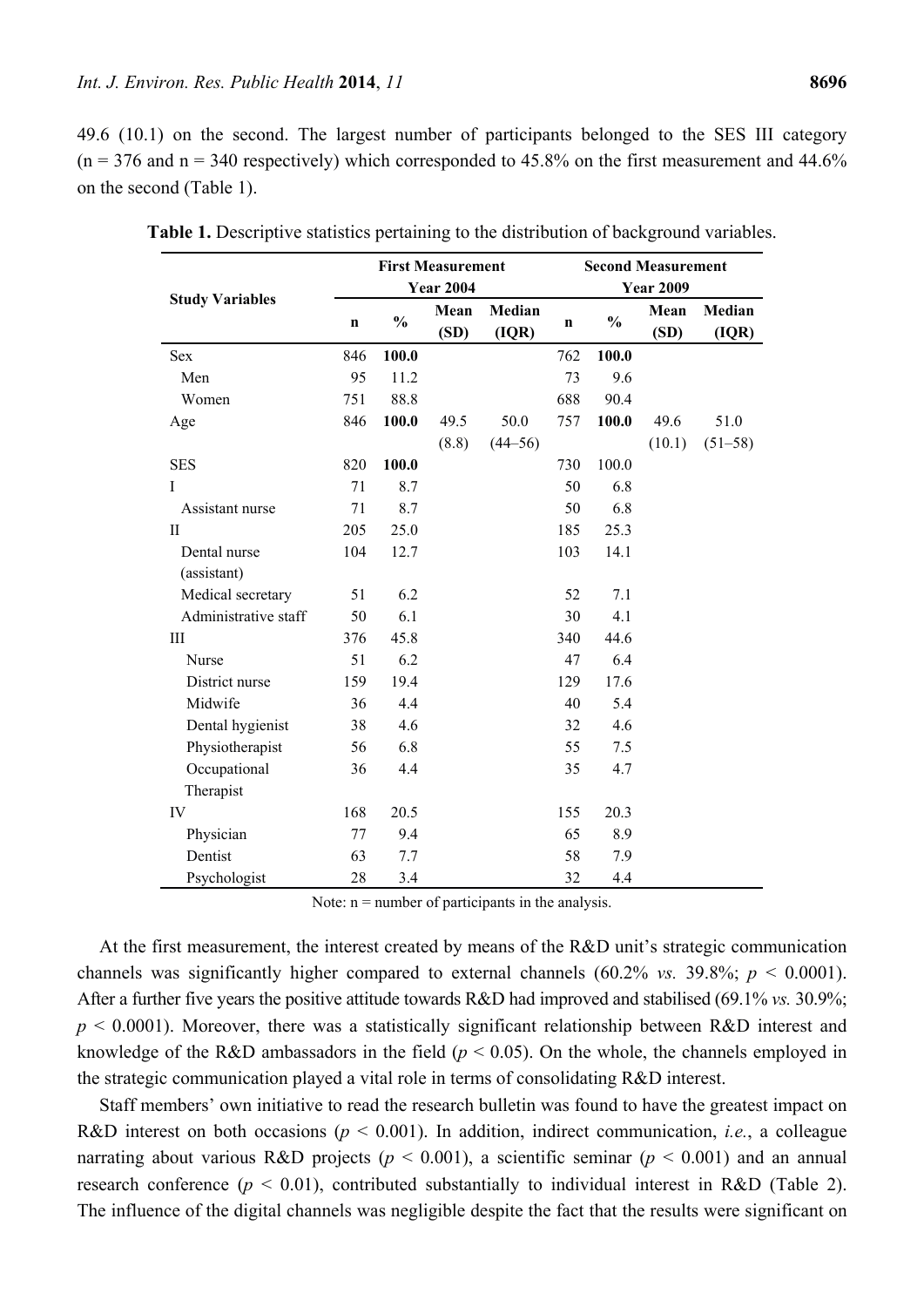both occasions  $(p < 0.001)$  (Table 2). When occasions I and II were analysed, the channels' contributions in terms of creating an interest in R&D were more or less the same (Figure 2).

| <b>The Different Communication Ways</b>     |     | <b>Gained R&amp;D Interest 2004</b> |        |                  |             | <b>Gained R&amp;D Interest 2009</b> |       |                  |  |
|---------------------------------------------|-----|-------------------------------------|--------|------------------|-------------|-------------------------------------|-------|------------------|--|
|                                             |     | $\frac{0}{0}$                       | chi-2  | $\boldsymbol{p}$ | $\mathbf n$ | $\frac{6}{9}$                       | chi-2 | $\boldsymbol{p}$ |  |
| Through one's own initiative (direct)       |     |                                     |        |                  |             |                                     |       |                  |  |
| Read a popular science report               | 198 | 54.5                                | 1.64   | 0.201            | 184         | 51.5                                | 0.09  | 0.768            |  |
| Read a copy of the research bulletin        | 270 | 87.0                                | 148.15 | < 0.001          | 252         | 80.2                                | 91.68 | < 0.001          |  |
| Attended a scientific seminar               | 190 | 42.1                                | 4.74   | 0.030            | 182         | 44.5                                | 2.20  | 0.138            |  |
| Attended an annual research conference      | 211 | 46.4                                | 1.07   | 0.302            | 205         | 51.2                                | 0.12  | 0.727            |  |
| Participated in an R&D course               | 195 | 34.9                                | 17.85  | < 0.001          | <b>200</b>  | 42.0                                | 5.12  | 0.024            |  |
| Visited intranet                            | 211 | 51.2                                | 0.12   | 0.731            | 206         | 57.8                                | 4.97  | 0.026            |  |
| Visited Internet                            | 153 | 8.5                                 | 105.42 | < 0.001          | 156         | 13.5                                | 83.31 | < 0.001          |  |
| Heard about somebody who had (indirect)     |     |                                     |        |                  |             |                                     |       |                  |  |
| Described an R&D project                    | 246 | 76.8                                | 70.83  | < 0.001          | 228         | 78.1                                | 71.86 | < 0.001          |  |
| Read a popular science report               | 163 | 38.7                                | 8.40   | 0.004            | 164         | 43.9                                | 2.44  | 0.118            |  |
| Read a copy of the research bulletin        | 172 | 48.8                                | 0.09   | 0.760            | 182         | 50.5                                | 0.02  | 0.882            |  |
| Attended a scientific seminar               | 154 | 29.9                                | 24.96  | < 0.001          | 147         | 34.0                                | 15.03 | < 0.001          |  |
| Attended an annual research conference      | 166 | 39.8                                | 6.96   | 0.008            | 159         | 39.0                                | 7.70  | 0.006            |  |
| Participated in an R&D course               | 174 | 50.6                                | 0.02   | 0.879            | 161         | 43.5                                | 2.74  | 0.098            |  |
| Been informed about R&D at management level | 162 | 43.2                                | 2.99   | 0.084            | 152         | 34.2                                | 15.16 | < 0.001          |  |
| Visited intranet                            | 163 | 30.1                                | 25.92  | < 0.001          | 154         | 32.5                                | 18.94 | < 0.001          |  |
| Visited Internet                            | 141 | 2.8                                 | 125.45 | < 0.001          | 142         | 11.3                                | 85.21 | < 0.001          |  |

**Table 2.** Gained interest in R&D as a result of direct and indirect communication.

Notes: The measurements took place on two occasions; 2004 and 2009. The chi-square test was employed.

**Figure 2.** Impact of the direct (D) and indirect communication (ID) communication channels on the creation of interest in R&D among primary care staff measured on two occasions.



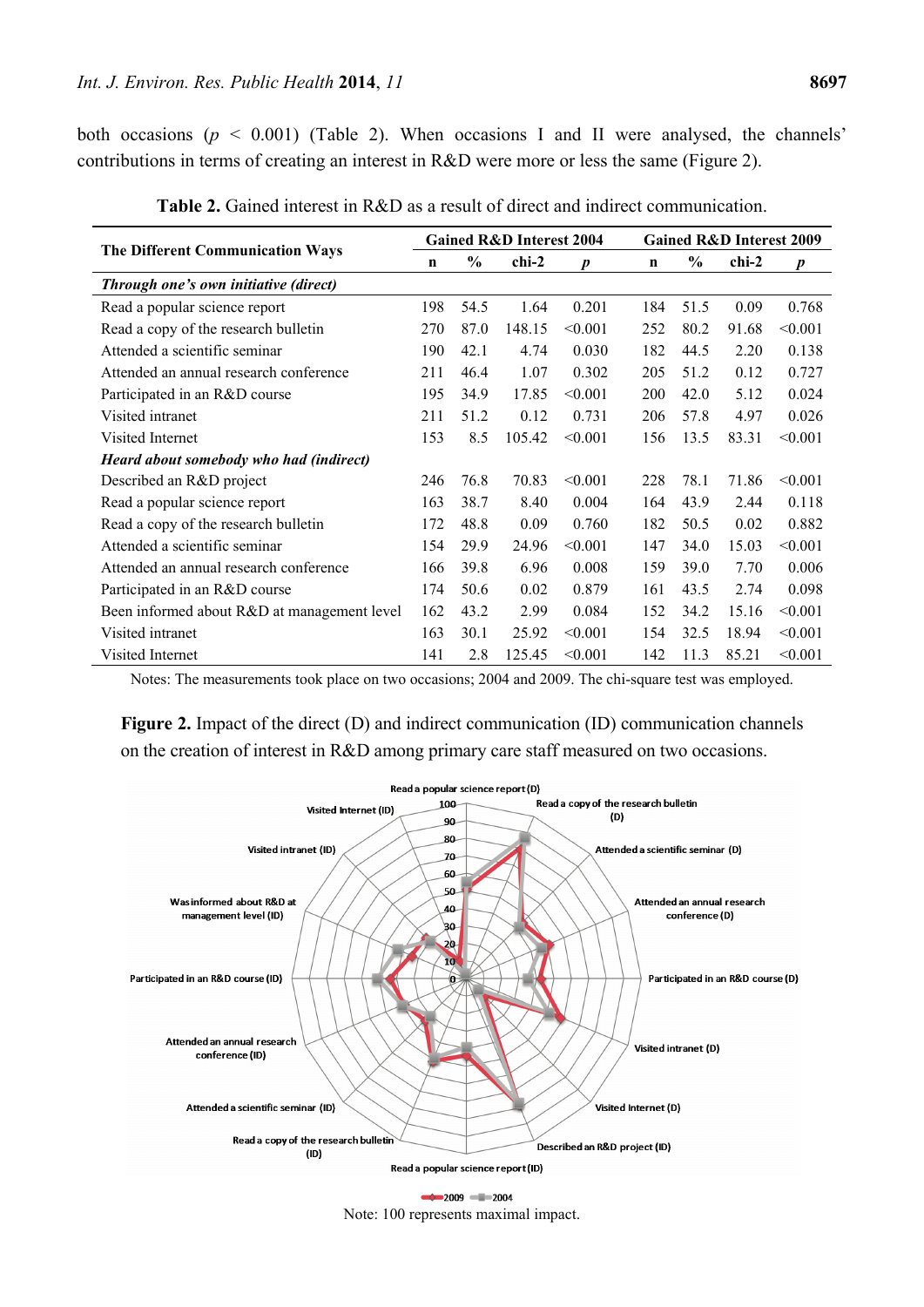Each SES group was analysed separately in order to investigate whether or not the variable age had an impact on the probability of change in increased interest in R&D interest. The results of the logistic regression indicated a significant effect of the variable age on R&D interest in SES groups III (OR 0.979; 95% CI 0.958–0.988) and IV (OR 0.950; 95% CI 0.924–0.976) meaning that those with a higher SES had a rapidly decreasing probability of interest, while those with a lower SES had a low probability of having an interest also at high ages (Table 3).

| Dependent Variable: R&D Interest |     |                         | <b>Independent Variable: Age</b> |           |                 |  |  |  |  |
|----------------------------------|-----|-------------------------|----------------------------------|-----------|-----------------|--|--|--|--|
| $1 =$ Interest                   |     |                         |                                  |           |                 |  |  |  |  |
| $0=$ No Interest                 |     |                         |                                  |           |                 |  |  |  |  |
|                                  | N   | <b>Beta-coefficient</b> | <i>p</i> -value                  | <b>OR</b> | 95% CI          |  |  |  |  |
| <b>SESI</b>                      | 121 | $-0.09$                 | 0.257                            | 0.917     | $0.789 - 1.065$ |  |  |  |  |
| SES II                           | 382 | $-0.01$                 | 0.792                            | 0.993     | $0.942 - 1.047$ |  |  |  |  |
| <b>SES III</b>                   | 716 | $-0.02$                 | 0.047                            | 0.979     | 0.958-0.988     |  |  |  |  |
| <b>SES IV</b>                    | 323 | $-0.05$                 | < 0.0001                         | 0.950     | $0.924 - 0.976$ |  |  |  |  |

**Table 3.** The influence of the variable age on R&D interest in four separate SES groups.

Notes: R&D interest: Difference between the 2004 and 2009 measurements. Logistic regression was used. An Odds Ratio (OR) and 95% Confidence Interval (CI) were included in the calculation.

R&D interest was highest in younger age groups but decreased in line with increasing age in all SES groups with the exception of SES II. This result was statistically significant for SES III and SES IV ( $p < 0.05$ ). The interest decreased more rapidly in SES IV than SES III, where the breakpoint occurred at age 32 (Figure 3).



**Figure 3.** The probability of change in R&D interest as a function of age.

Note: A separate analysis was performed for each SES group by the use of logistic regression.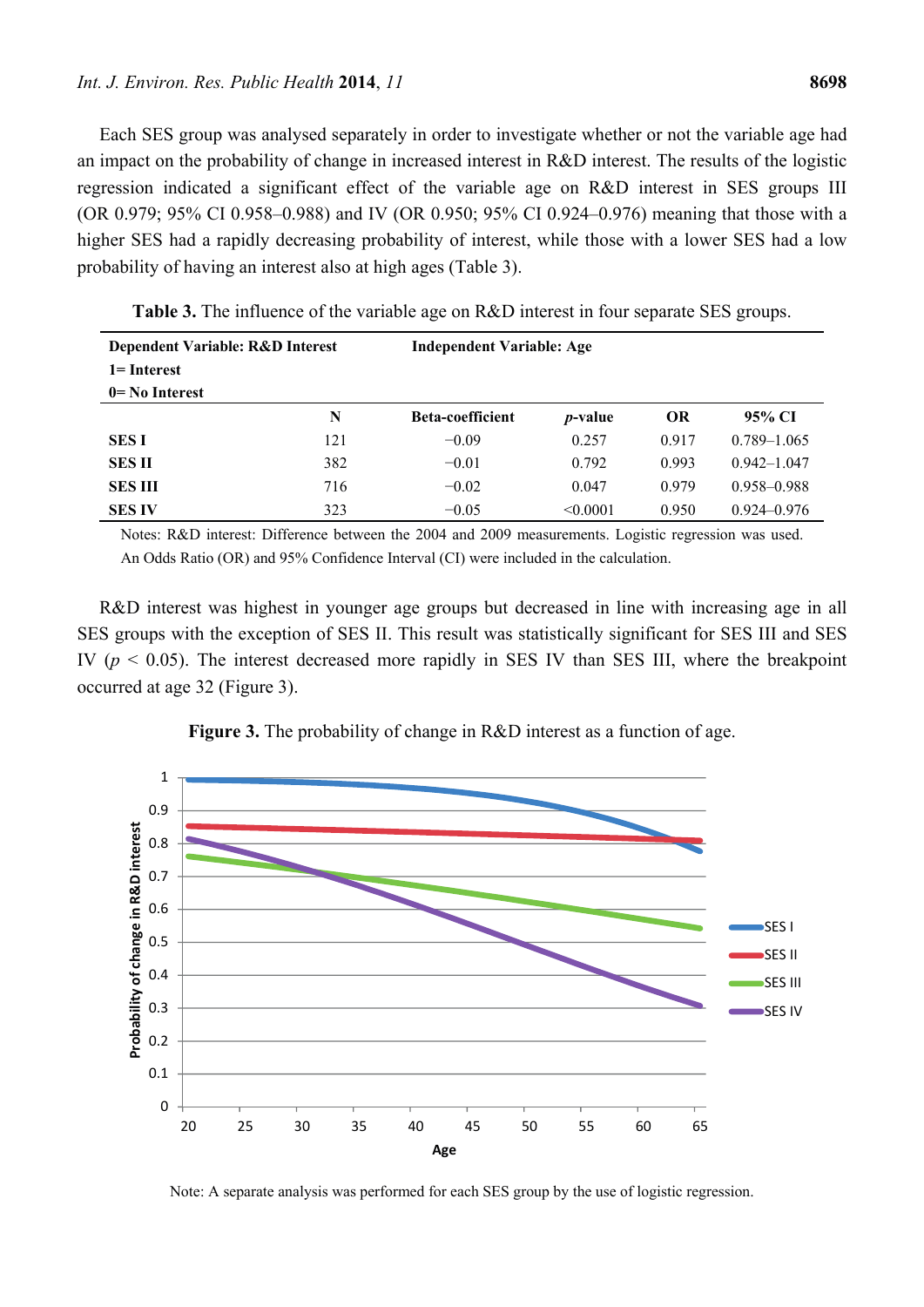## **4. Discussion**

#### *4.1. Long-Term Interest in R&D*

In the mid-1990s, R&D units were not common or well-established within healthcare organisations. Thus our strategy was to make the individual PCSM familiar with R&D. Our choice of media strategy was motivated by the intention of reaching all PCSMs in order for R&D to become a daily topic of conversation in primary care centres. Many strategies to introduce new knowledge are directed towards individual professional categories, such as nurses or doctors or a combination of both [51–55]. Although the importance of multidisciplinary and interprofessional efforts has been highlighted [56], the role of the organisation as a whole has not been described to the same extent [57]. By targeting all professional categories in the organisation and creating interest, every PCSM can feel involved and engage in the discussions taking place on a daily basis. The involvement of different staff categories in interventions that concern the whole care chain is recommended from a practical as well as a promotional patient benefit perspective [58–60]. In the implementation phase, it is essential that both intention and interest are sustained.

It is a well-known fact that creating an interest and changing attitudes take time [29]. Thus, the communication strategy implemented twelve years earlier focused on a long-term change in attitudes. It was essential to devote time and effort to creating an interest, which would then serve as a platform for more advanced aspects of the research process [61]. An advantage of long-term intention is that it creates stability of attitudes, which is considered to promote the formation of an organisational culture [62]. However, it should be borne in mind that during the intervention, unknown confounders are likely to play a role and influence the net effect.

# *4.2. The Role of the Communication Channels*

The choice of communication channels proved successful, as the resulting interest was almost identical when measurements I and II were compared. Among those who became involved in the activities on their own initiative, the effect was anticipated, as they probably already had an interest in R&D. However, the greatest benefit could be seen among those who became interested in an indirect way and visited the channels due to reports from others [31]. The greatest influence in terms of interest was seen among those who had read the research bulletin and those who had heard a colleague describe an R&D project.

Among other things, increased interest in R&D was consolidated by means of PCSMs who had been involved in R&D activity. These can be seen as role models for different professional categories, not least in the written channel, which was read by nine out of ten PCSMs [27]. The research bulletin was intended to create awareness of R&D in a popular science form, which several studies have highlighted as necessary for disseminating the message [22,63]. The strategic approach of employing the written channel to create an interest in other channels, thus contributing to a synergy effect, is a well-known phenomenon in the context of communication [64]. A strategy to attract readers was using the research bulletin as a medium for invitations to new courses, lectures and research days in addition to reports about such days that included photos and news. The strategy of placing a number of bulletins in the staff room to increase the likelihood that they would become a topic of conversation,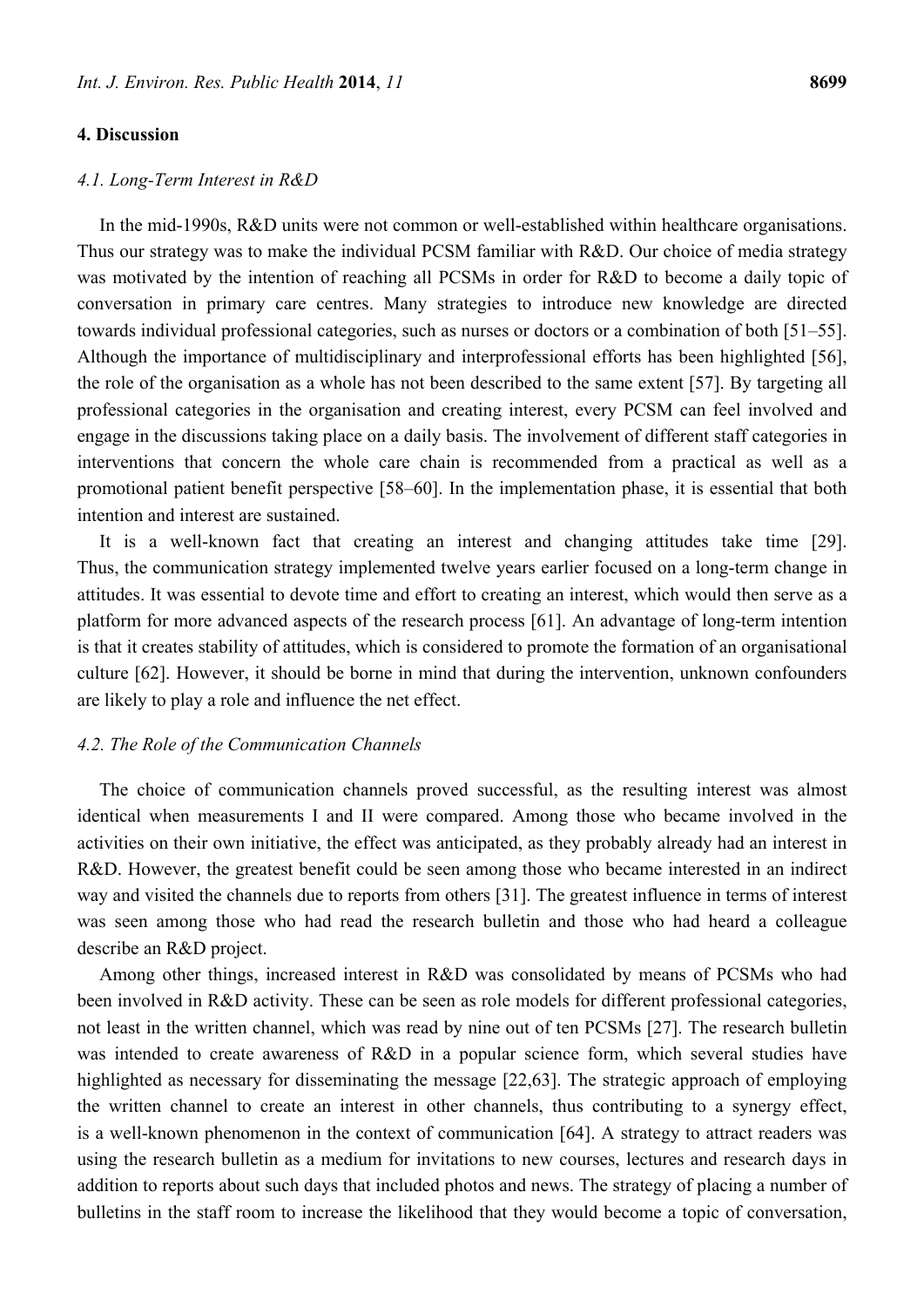rather than sending them to the home address of each PCSM, probably contributed to the change in attitude. The fact that the digital channels were not successful in this respect is most likely due to the use of the digital medium, which was limited to the handling of patient records and similar.

# *4.3. Colleagues and Manager Create Interest*

The indirect communication channels continued to have a long-term effect. This was achieved by colleagues who told about their R&D projects and were given a distinctive image as role models, which result is supported by previous studies [65]. The researchers or course participants who obtained R&D information in different ways disseminated it to their target groups in accordance with a two-step hypothesis. This is to a great extent in line with Shaw (2004)*,* who suggests that enthusiastic and committed individuals can drive research due to their ability to influence others, as well as co-ordinate activities and teams across departmental and organisational boundaries [66]. Mentoring has been identified as a key element of training and development because of its importance in supporting young researchers to develop research skills before they become overwhelmed by other demands [67,68]. In this context, the role of management is often described as a major factor in the creation of a good research climate in an organisation [23]. This is supported by our study, where a third of the PCSMs had become interested after their manager had informed them about R&D.

# *4.4. The influence of Networks*

Over the course of almost two years, the R&D ambassadors created a distinctive profile for themselves within the context. They formed a network with a dual role; encouraging individual PCSMs to engage in R&D activities and serving as role models. Previous studies have described and explored the significance of networks for new innovations [44,69,70]. It can therefore be assumed that the R&D ambassador network had a positive influence by forming a bridge between the theoretical-scientific world and clinical practice. The ethnographic study [10] found that in many cases the PCSMs were fairly isolated and did not use R&D to any great extent. The ambassadors are able to identify the need for R&D within their own unit as well as how best to introduce innovative thinking. Willingness to change is enhanced when a familiar person promotes and pushes an individual or a group towards higher self-efficacy [32]. In the long term, it can contribute to greater willingness in organisational cultures that are slow to accept change.

The importance of networks for integrating academic and service initiatives has been discussed [71–74]. Different types of organization are associated with various network profiles, which is a consequence of the collaboration partners available. A common feature is, however, the necessity of carefully preparing the network over a longer period and the ambassador network is no exception. The ambassador network in our study had been prepared by means of advanced courses, lectures, their own web-based magazine and website, thus providing knowledge that they could communicate to their colleagues over time. It is also important that the networks can build capacity from the bottom up [71], where the members themselves can motivate and support each other through network meetings and at education sessions. The role of the network members enables them to adopt a top-down approach by legitimizing and creating research resources for their colleagues, as well as working from the bottom up where they recognize the need for research within the organisation and raise the topic in their own group.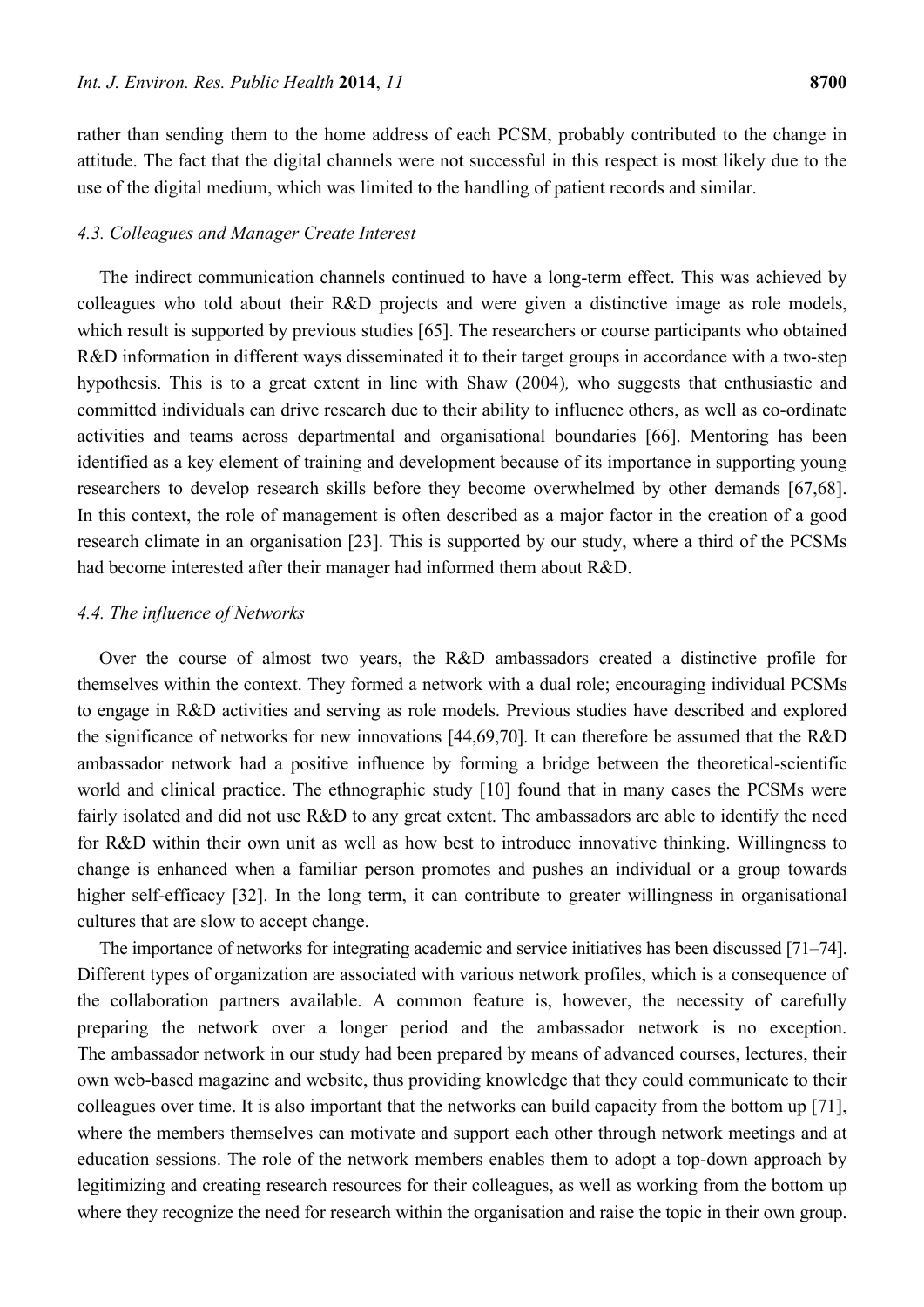All PCSMs must be involved in order to promote the integration of scientific thinking in the health services [75].

# *4.5. Interest in R&D Is Greatest among Younger Staff Members*

Socialization into the organization is dictated by the organizational culture, despite strong social and socio-demographic affiliation*,* and is eventually taken for granted, which means that internalization has occurred [76]. Professional roles and socialization are two factors that must be considered in a hierarchical organization such as the health services [77]. Studies comprising nurses as well as physiotherapists have established that the socialization process only took two to five years after completion of the education at which time their use of research evidence dropped drastically [78–80]. This means that extra resources are required to utilize younger PCSMs interested in research, thus promoting research within primary care. Research carried out with occupational therapists and physiotherapists revealed that individuals with higher degrees are more likely to have the ability to generate clinical research questions, search databases, understand research terminology and be more confident in undertaking these tasks [79,81,82], which benefits the organization.

# *4.6. General Discussion*

The aim was to create a long-term interest in R&D by means of a strategic communication intervention among all PCSMs. The shift in paradigm that has taken place within primary care can form a basis for discussion about future interventions that also include other dimensions of RCB [15].

The present study describes how RCB was promoted at the individual level, where recently graduated staff members were encouraged by their managers to maintain their innovative thinking, thereby influencing their own organization. However, the organization needs an overarching R&D policy to support managers in implementing an evidence-based mode of working. Here, the role of R&D units and similar departments is central in providing an infrastructure for the creation of a sustainable research culture where leadership is exercised through mentoring, role models and where researchers promote research and actively disseminate research results [68,83]. This accords with the strategic work presented in the present study; the importance of the research culture supporting scientific thinking, learning and further training in addition to the communication intervention promoting new thinking and interest in both internal and external R&D findings and news.

The barriers are well known, namely the individuals' lack of self-efficacy belief in terms of their ability to work on the basis of research evidence as well as the structural and especially the cultural circumstances that more or less determine the possibility to work in an evidence-based manner. A process over a longer period characterized by implicit learning [35] can lead to changed attitudes among those who were not early adopters. Implicit attitudes are much slower to change, which is consistent with a slow-learning [35]. Working strategically with a communication intervention that involves constant follow up over a longer period aimed at providing a foundation for building future R&D commitment is challenging. Despite their obvious limitations in capturing the complexity of organizational development, phase models are useful for highlighting the underestimated role of time in understanding change [84].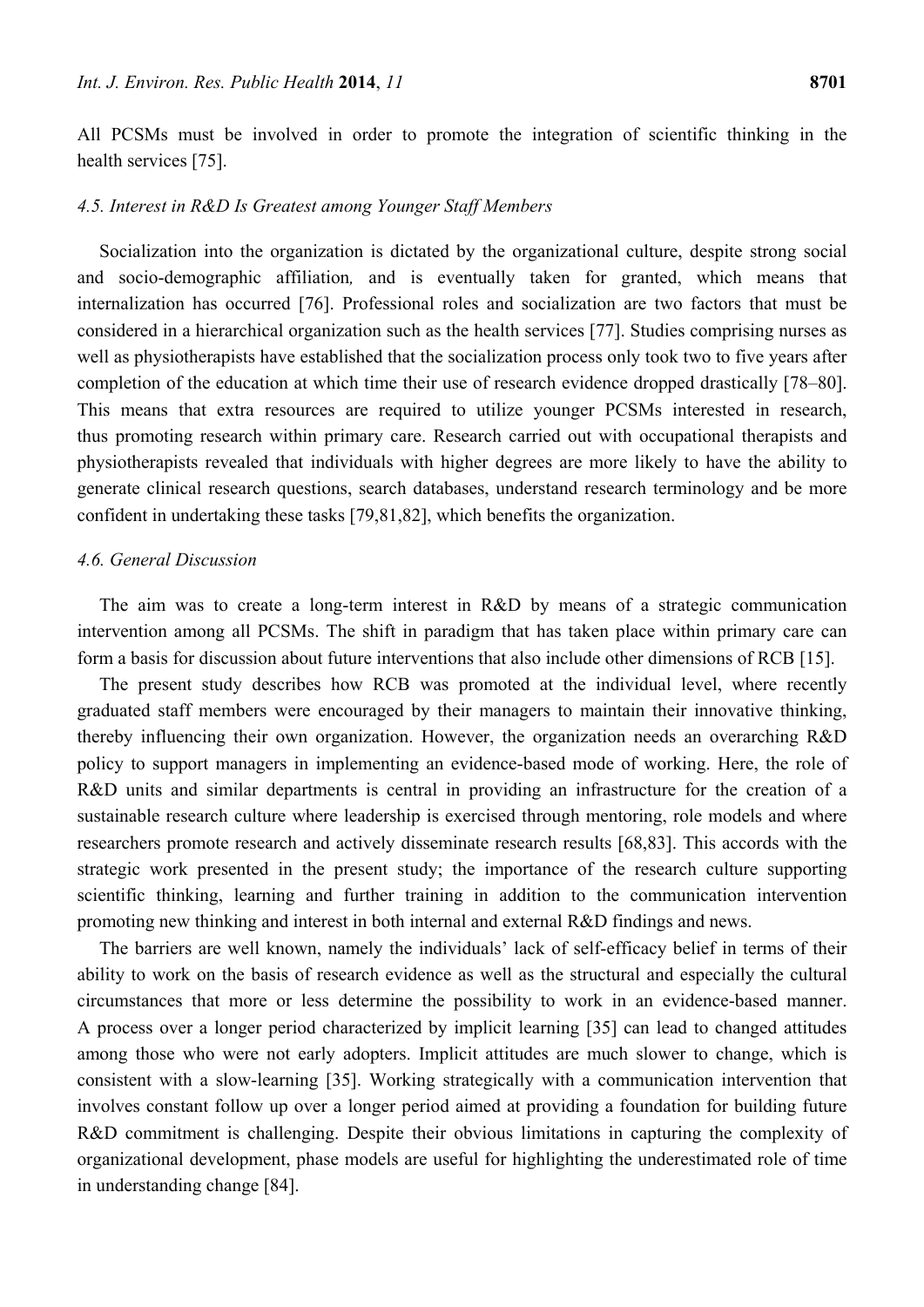In a hierarchical organization, the frameworks and organizational policy are in place, making it difficult to influence the culture [65,85,86]. Groups consisting of different professional categories are considered an advantage when new attitudes are introduced [58,59]. Although the formation of teams is seen as promising in terms of learning, difficulties and obstacles exist when it comes to values, perspectives, understanding and role conflicts [57]*,* often in combination with organizational obstacles constituted by hierarchical levels within the healthcare system [87]. However, the role of the organizational culture as a whole in the visualisation of goals is not discussed to any great extent in the literature.

When management is prepared to change the existing culture, a more reflective insight into the staff members' attitudes is required [88], especially the 'taken for granted' attitudes in the organizational culture [89]. A dialogue is also necessary between management and staff members about the underlying attitudes, norms and values that govern planning, decision-making and actions [10], which require greater focus when introducing new thinking and methods, such as scientific thinking and R&D intention. Where the culture and strategies are not aligned, organizations may lose valuable employees who have the critical skills and experience to move easily to another organization [90].

A major organizational change was introduced in Sweden in 2007 allowing people the right to choose a primary care centre irrespective of their place of residence [91]. This led to competition between care centres and an acceleration of care production. When care centres are exposed to competition and each crown spent on patients is weighed against other activities, R&D can probably be a burden as the concrete benefit is not immediately obvious. A possible long term consequence is that a primary care centre that lacks research and development jeopardizes its own credibility, leading to inferior quality throughout the health services [58]. A culture that enables staff members to engage in research enhances the work environment and promotes personal development. This in turn will make the organization competitive, thus providing an edge in its marketing strategy directed towards the well informed patients of today. The present study comprised all primary care professional categories, which constitutes a strength when investigating overall changes in attitudes. The study was also strengthened by the choice of design where all participants took part in a second measurement. Moreover, the long-term intervention was a strength, as it made it possible to study whether or not changes in attitude were maintained over time.

More and more research is being carried out and an increasing number of studies are published, a development that can be assumed will continue and perhaps even accelerate*,* but what stance will practitioners take in relation to this? Can interest in R&D combined with critical thinking and a scientific approach on the part of practitioners and researchers be seen as the first step towards taking part in the discussion, making their voices heard within their own organization, as well as at national and international level? The goal of primary care should not be to make everybody a researcher but to provide all staff members with the opportunity to be good research consumers.

# *4.7. Limitations*

One limitation is the fact that the accuracy of the study would have been improved had it been possible to follow every individual over time (longitudinal) to decrease the existence of selection bias and increase the reliability of the study. Another limitation is that, the study would have benefited from the inclusion of a control group. However, this was not possible due to differences between Swedish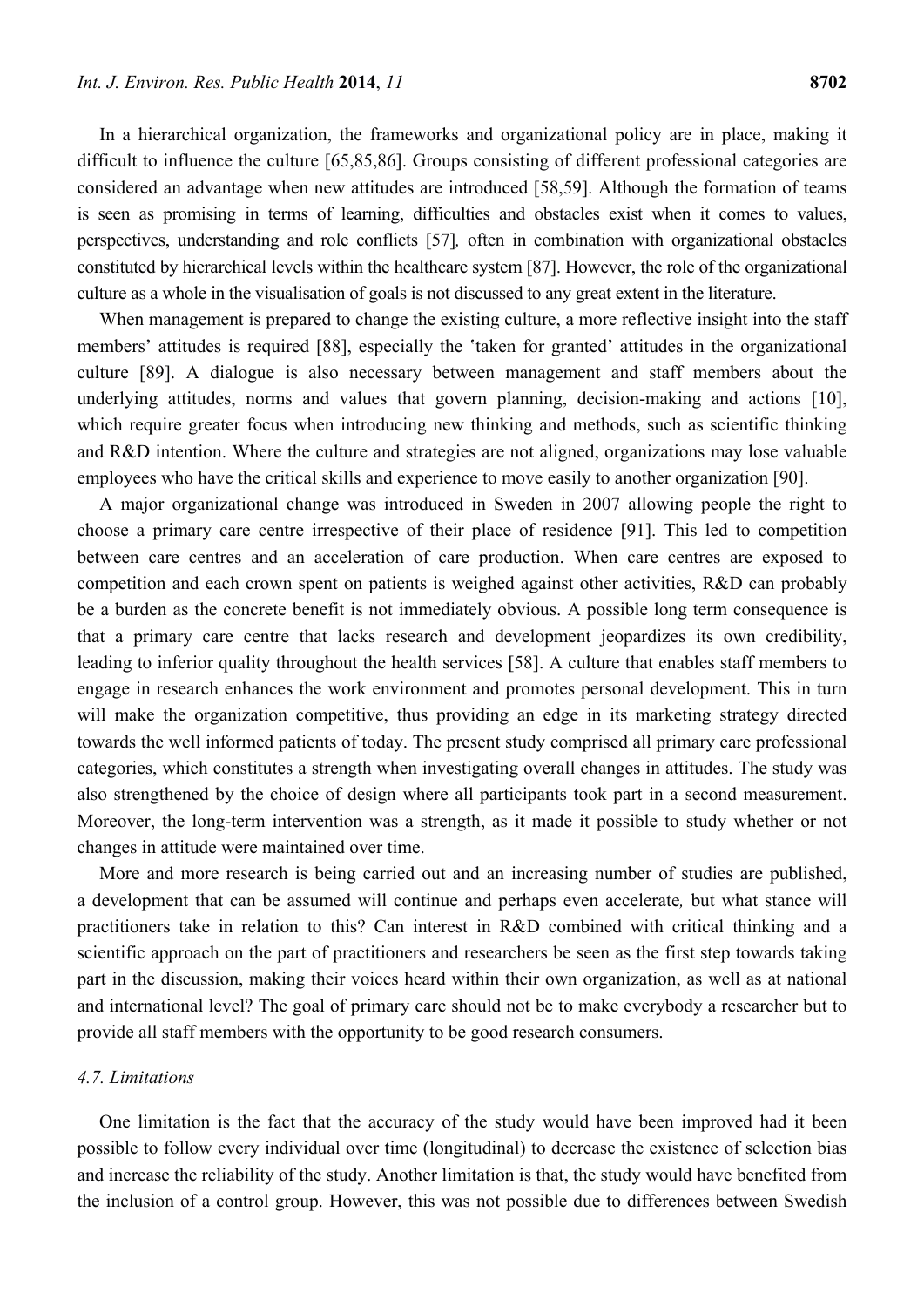primary care areas. Finally, the third limitation was that the adequate baseline information would have decreased the limitation of the study but an analysis of the general state of the research culture in the context under study conducted by the Region Halland (County Council) shortly before the intervention revealed that it lacked an R&D tradition [40].

# **5. Conclusions**

Strategic communication has not been previously employed as a scientific tool to create a long-term interest in R&D within primary care. The results demonstrated that strategic communication led to an increased interest in R&D that was sustained over time. This finding represents a first step towards research intention and capacity building for the benefit of the patient. The direct and the indirect communication channels as well as the oral and the written channel played a significant role in the improvement process, which can assumed to have contributed to increasing the synergy effect on the staff members' positive attitude to R&D. The positive attitude appeared to be most evident among SES groups III and IV as well as among younger staff, which is beneficial, as these groups play an important role in reducing the gap between theory and practice.

# **Acknowledgments**

This work was supported by the Department of Research, Development and Education, Region Halland, Sweden. The author is grateful to the cohort team for valuable support during the study process.

# **Conflicts of Interest**

The author declares no conflict of interest.

## **References**

- 1. Dopson, S.; FitzGerald, L.; Ferlie, E.; Gabbay, J.; Locock, L. No magic targets! Changing clinical practice to become more evidence based. *Health Care Manage. Rev.* **2002**, *27*, 35–47.
- 2. De Maeseneer, J.M.; van Driel, M.L.; Green, L.A.; van Weel, C. The need for research in primary care. *Lancet* **2003**, *362*, 1314–1319.
- 3. Sanson-Fisher, R.W. Diffusion of innovation theory for clinical change. *Med. J. Australia* **2004**, *180*, 55–56.
- 4. Helfrich, C.D.; Blevins, D.; Smith, J.L.; Kelly, P.A.; Hogan, T.P.; Hagedorn, H.; Dubbert, P.M.; Sales, A.E. Predicting implementation from organizational readiness for change: A study protocol. *Implement. Sci.* **2011**, *6*, doi:10.1186/1748-5908-6-76.
- 5. Stewart, M.; Reid, G.; Brown, J.B.; Burge, F.; Dicenso, A.; Watt, S.; McWilliam, C.; Beaulieu, M.D.; Meredith, L. Development and implementation of training for interdisciplinary research in primary health care. *Acad. Med.* **2010**, *85*, 974–979.
- 6. Schuster, M.A.; McGlynn, E.A.; Brook, R.H. How good is the quality of health care in the United States? *Milbank Quart.* **1998**, *76*, 517–563.
- 7. Grol, R. Successes and failures in the implementation of evidence-based guidelines for clinical practice. *Med. Care* **2001**, *39*, 46–54.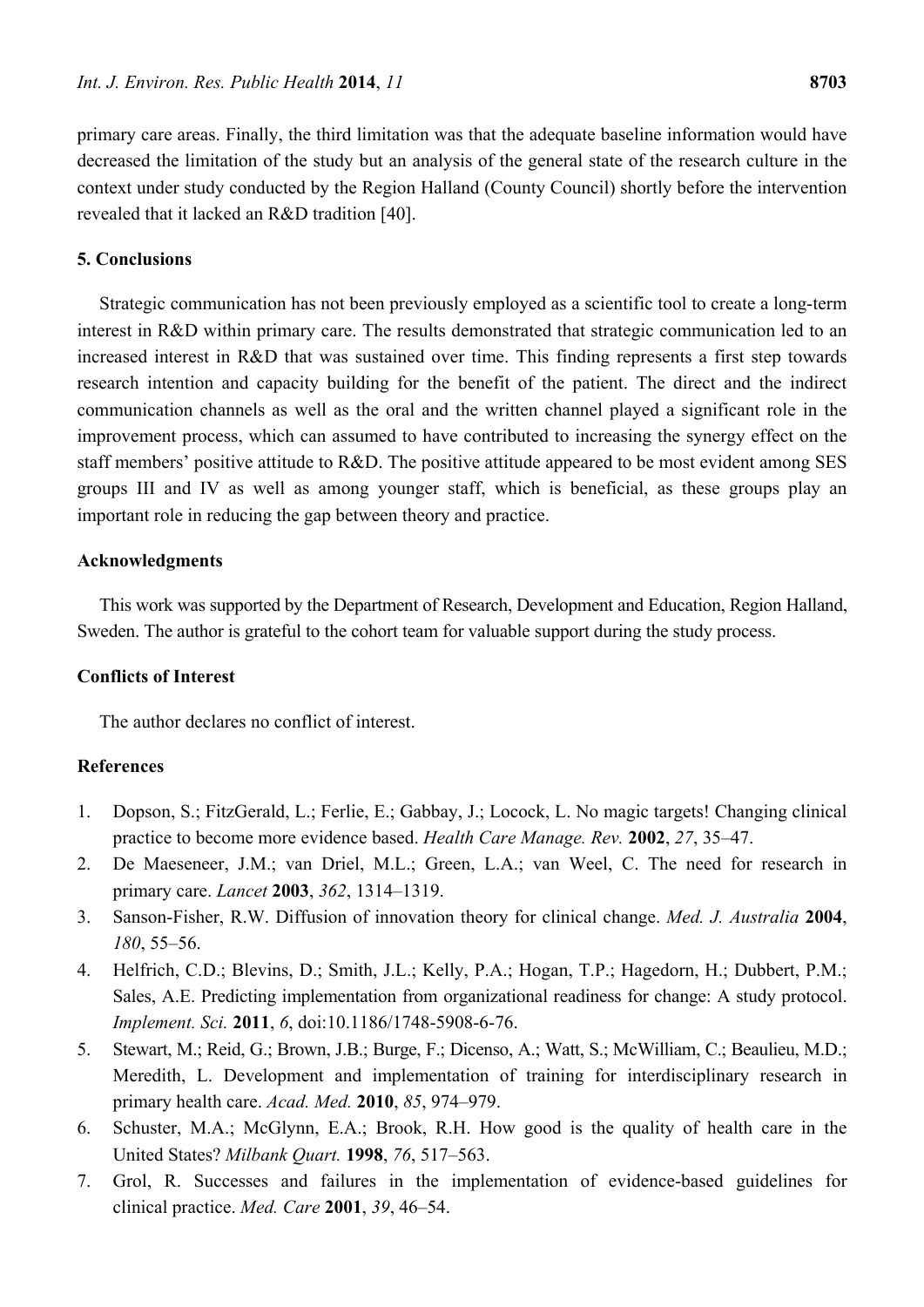- 8. McGlynn, E.A.; Asch, S.M.; Adams, J.; Keesey, J.; Hicks, J.; DeCristofaro, A.; Kerr, E.A. The quality of health care delivered to adults in the united states. *N. Engl. J. Med.* **2003**, *348*, 2635–2645.
- 9. Glasgow, R.E.; Emmons, K.M. How can we increase translation of research into practice? Types of evidence needed. *Annu. Rev. Public Health* **2007**, *28*, 413–433.
- 10. Mortenius, H.; Baigi, A.; Palm, L.; Fridlund, B.; Björkelund, C.; Hedberg, B. Impact of the organisational culture on primary care staff members' intention to engage in research and development. *J. Health Organ. Manage.* **2014**, in press.
- 11. Gensichen, J.; Huchzermeier, C.; Aldenhoff, J.B.; Gerlach, F.M.; Hinze-Selch, D. Signals for the initiation of structured diagnostic procedures for depression in primary health care. A practice-relevant evaluation of international guidelines. *Z Arztl Fortbild Qualitat.* **2005**, *99*, 57–63. (In German)
- 12. Godin, G.; Belanger-Gravel, A.; Eccles, M.; Grimshaw, J. Healthcare professionals' intentions and behaviours: A systematic review of studies based on social cognitive theories. *Implement. Sci.*  **2008**, *3*, doi:10.1186/1748-5908-1183-1136.
- 13. Foy, R.; Eccles, M.; Grimshaw, J. Why does primary care need more implementation research? *Fam. Pract.* **2001**, *18*, 353–355.
- 14. Albert, E.; Mickan, S. Closing the gap and widening the scope: New directions for research capacity building in primary health care. *Aust. Fam. Physician* **2003**, *32*, 1038–1040.
- 15. Cooke, J. A framework to evaluate research capacity building in health care. *BMC Fam. Pract.*  **2005**, *6*, doi:10.1186/1471-2296-6-44.
- 16. Malterud, K. Reflexivity and metapositions: Strategies for appraisal of clinical evidence. *J. Eval. Clin. Pract.* **2002**, *8*, 121–126.
- 17. Funk, S.G.; Champagne, M.T.; Wiese, R.A.; Tornquist, E.M. Barriers to using research findings in practice: The clinician's perspective. *Appl. Nurs. Res.* **1991**, *4*, 90–95.
- 18. Whitford, D.; Walker, C.; Jelley, D.; Clarke, C.; Watson, B. Developing R&D capacity in a primary care trust: Use of the r&d culture index. *Prim. Health Care Res. Dev.* **2005**, *6*, 110–116.
- 19. Jowett, S.; Macleod, J.; Wilson, S.; Hobbs, F. Research in primary care: Extent of involvement and perceived determinants among practitioners from one english region. *Brit. J. Gen. Pract.*  **2000**, *50*, 387–389.
- 20. Dahlin, B.; Kuuse, J. *Från Provinsialläkare till Primärvård—En Historisk Exposé (From District Medical Officer to Primary Care—A Historical Survey)*; Göteborgstryckeriet: Lerum, Sweden, 2010. (In Swedish)
- 21. *The Law of the Healtcare System in Sweden*; Regeringskansliet (Government office of Sweden): Stockholm, Sweden, 1996. (In Swedish)
- 22. Profetto-McGrath, J.; Hesketh, K.L.; Lang, S.; Estabrooks, C.A. A study of critical thinking and research utilization among nurses. *West. J. Nurs. Res.* **2003**, *25*, 322–337.
- 23. Caldwell, E.; Whitehead, M.; Fleming, J.; Moes, L. Evidence-based practice in everyday clinical practice: Strategies for change in a tertiary occupational therapy department. *Aust. Occup. Ther. J.*  **2008**, *55*, 79–84.
- 24. Hemmelgarn, A.; Glisson, C.; James, L. Organizational culture and climate: Implications for services and interventions research. *Clin. Psychol. Sci. Pract.* **2006**, *13*, 73–89.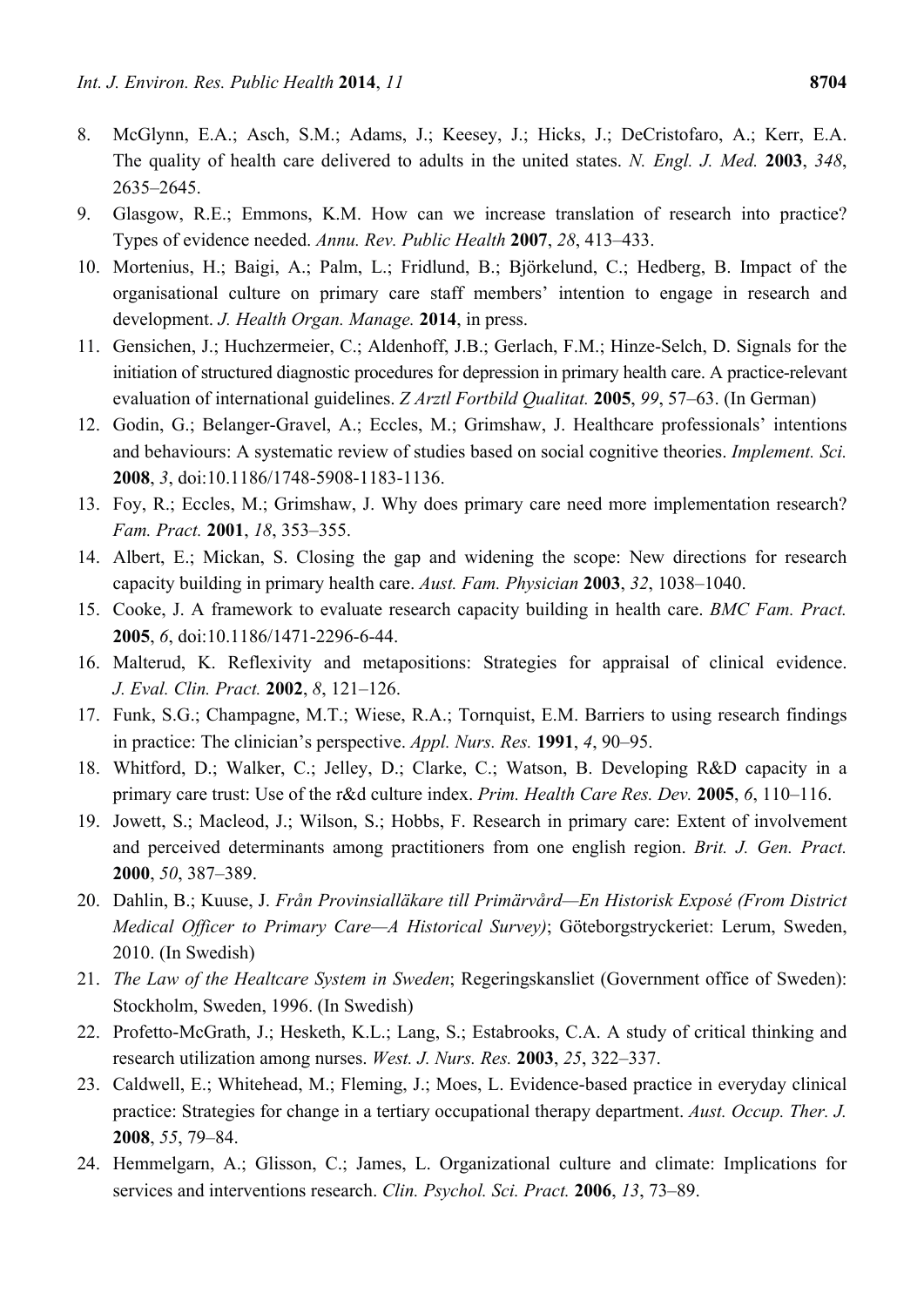- 25. Glisson, C.; Williams, N.J.; Green, P.; Hemmelgarn, A.; Hoagwood, K. The organizational social context of mental health medicaid waiver programs with family support services: Implications for research and practice. *Adm. Policy Ment. Health* **2014**, *41*, 32–42.
- 26. Vinnova (Verkets Innovationssystem, Swedish Govermental Agancy for Innovation Systems). *Forskning—Till Vilken Nytta? (Research—What's the Use?)*; Samhällsförlaget: Stockholm, Sweden, 2012. (In Swedish)
- 27. Mortenius, H.; Marklund, B.; Palm, L.; Fridlund, B.; Baigi, A. The utilization of knowledge of and interest in research and development among primary care staff by means of strategic communication: A staff cohort study. *J. Eval. Clin. Pract.* **2012**, *4*, 768–775.
- 28. Hallahan, K.; Holtzhausen, D.; van Ruler, B.; Vercic, D.; Sriramesh, K. Defining strategic communication. *Int J. Strat. Comm.* **2007**, *1*, 3–35.
- 29. Rogers, E.M. *Diffusion of Innovations*, 5th ed.; Free Press: New York, NY, USA, 2003.
- 30. Kitson, A.L.; Rycroft-Malone, J.; Harvey, G.; McCormack, B.; Seers, K.; Titchen, A. Evaluating the successful implementation of evidence into practice using the PARIHS framework: Theoretical and practical challenges. *Implement. Sci.* **2008**, *3*, doi:10.1186/1748-5908-1183-1181.
- 31. Windahl, S.; Olson, J.T.; Signitzer, B. *Using Communication Theory: An Introduction to Planned Communication*, 2nd ed.; Sage: London, UK, 2008.
- 32. Bandura, A. *Self-Efficacy: The Exercise of Control*; Freeman: New York, NY, USA, 1997.
- 33. Rogers, E.M. Lessons for guidelines from the diffusion of innovations. *Jt. Comm. J. Qual. Improv.*  **1995**, *21*, 324–328.
- 34. Mortenius, H.; Marklund, B.; Palm, L.; Björkelund, C.; Baigi, A. The implementation of innovative attitudes and behaviour in primary health care by means of strategic communication: A seven-year follow-up. *J. Eval. Clin. Pract.* **2011**, *3*, 659–665.
- 35. Rydell, R.J.; McConnell, A.R. Understanding implicit and explicit attitude change: A systems of reasoning analysis. *J. Pers. Soc. Psychol.* **2006**, *91*, 995–1008.
- 36. *Population Statistics 2009*; Statistiska Centralbyrån (SCB): Stockholm, Sweden, 2009.
- 37. *Landstingsstatistik (The Provencial Statistics)*; Landstinget Halland: Halmstad, Sweden, 2009. (In Swedish)
- 38. Glenngård, A.; Hjalte, F.; Svensson; Anell, A.; Bankauskaite, V. *Health Systems in Transition*; Regional Office for Europe on Behalf of the European Observatory on Health Systems and Policies, WHO: Copenhagen, Denmark, 2005.
- 39. Ovhed, I.; van Royen, P.; Hakansson, A. What is the future of primary care research? Probably fairly bright, if we may believe the historical development. *Scand. J. Prim. Health Care*  **2005**, *23*, 248–253.
- 40. Ahlenius, D. *FoU, Forskning och Utveckling (R&D, Research and Development)*; Landstinget Halland (County Council of Halland): Halmstad, Sweden, 1995. (In Swedish)
- 41. McGuire, W.J. Personality and attitude change: An information-processing theory*.*  In *Psychological Foundations of Attitudes*; Academic Press: New York, NY, USA, 1968.
- 42. Palm, L. *Kommunikationsplanering. En Handbok på Vetenskaplig Grund (Communication Planning. A Handbook on Evidence-Based Practice)*; Stundentlitteratur: Lund, Sweden, 2006. (In Swedish)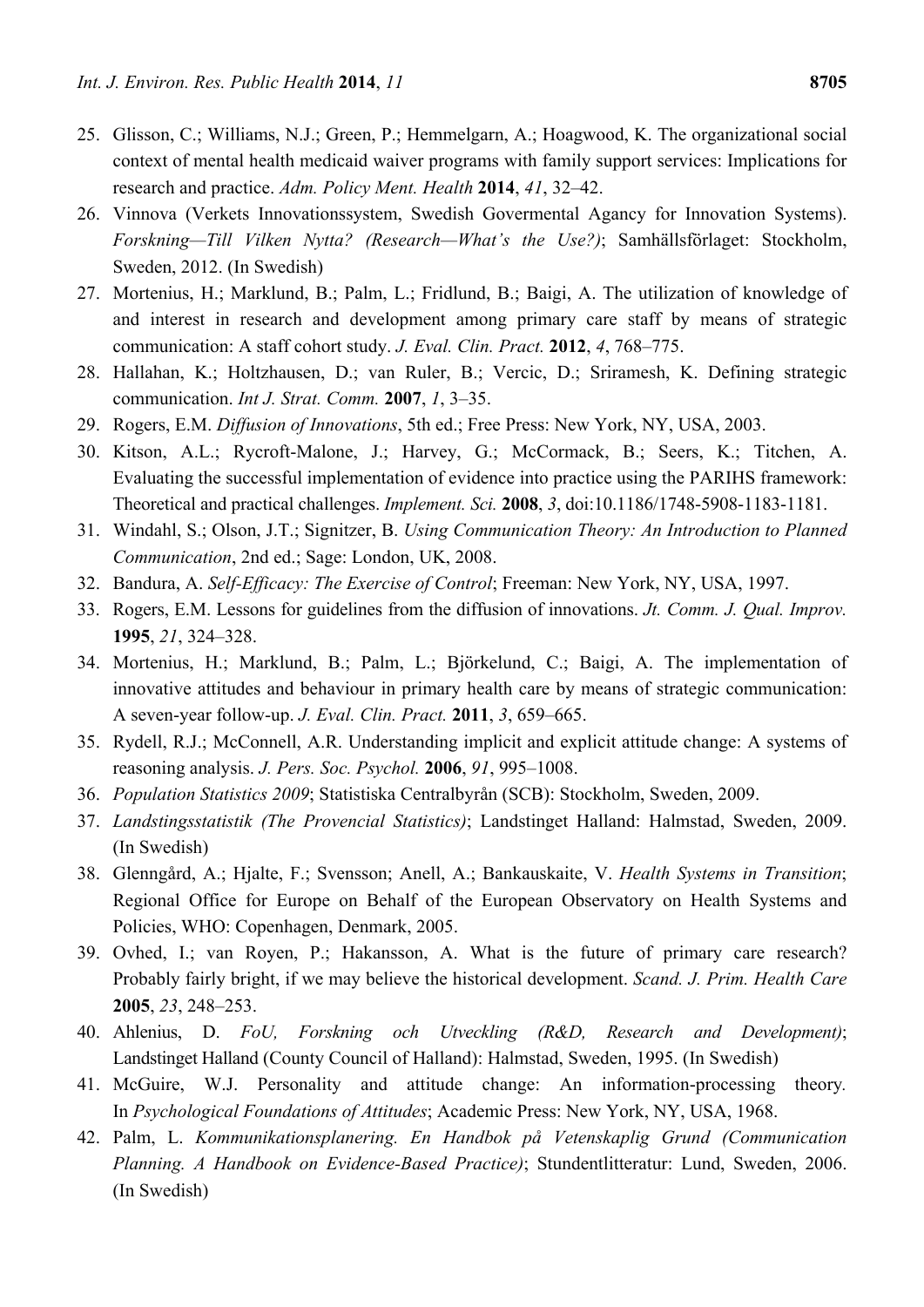- 43. Macfarlane, F.; Shaw, S.; Greenhalgh, T.; Carter, Y.H. General practices as emergent research organizations: A qualitative study into organizational development. *Fam. Pract.* **2005**, *22*, 298–304.
- 44. Stetler, C.B.; Legro, M.W.; Rycroft-Malone, J.; Bowman, C.; Curran, G.; Guihan, M.; Hagedorn, H.; Pineros, S.; Wallace, C.M. Role of "external facilitation" in implementation of research findings: A qualitative evaluation of facilitation experiences in the veterans health administration. *Implement. Sci.* **2006**, *1*, doi:10.1186/1748-5908-1181-1123.
- 45. Fenton, E.; Harvey, J.; Griffiths, F.; Wild, A.; Sturt, J. Reflections from organization science on the development of primary health care research networks. *Fam. Pract.* **2001**, *18*, 540–544.
- 46. The World Medical Association. *Ethical Principles for Medical Research Involving Human Subjects*; World Medical Association Declaration of Helsinki: Washington, DC, USA, 2005.
- 47. Statistiska Centralbyrån. *Socioekonomisk Indelning (SEI) Swedish Socio-Economic Classification*; SCB: Stockholm, Sweden, 1982.
- 48. *IBM SPSS Statistics for Windows*, Version 21.0; IBM Corp.: Armonk, NY, USA, 2012.
- 49. Fleiss, J.L.; Levin, B.; Paik, M.C. *Statistical Methods for Rates and Proportions*, 3rd ed.; Wiley: Hoboken, NJ, USA, 2003.
- 50. Hosmer, D.W.; Lemeshow, S. *Applied Logistic Regression*; Wiley: New York, NY, USA, 1989.
- 51. Thompson, D.S.; Estabrooks, C.A.; Scott-Findlay, S.; Moore, K.; Wallin, L. Interventions aimed at increasing research use in nursing: A systematic review. *Implement. Sci.* **2007**, *2*, doi:10.1186/1748-5908-1182-1115.
- 52. Squires, J.; Estabrooks, C.A.; Gustavsson, P.; Wallin, L. Individual determinants of research utilization by nurses: A systematic review update. *Implement. Sci* **2011**, *6*, doi:10.1186/ 1748-5908-6-1.
- 53. Estabrooks, C.A.; Scott, S.; Squires, J.E.; Stevens, B.; O'Brien-Pallas, L.; Watt-Watson, J.; Profetto-McGrath, J.; McGilton, K.; Golden-Biddle, K.; Lander, J.; *et al.* Patterns of research utilization on patient care units. *Implement. Sci.* **2008**, *3*, doi:10.1186/1748-5908-1183-1131.
- 54. Barnett, L.; Holden, D.; Donoghue, M.; Passey, M.; Birden, H. What's needed to increase research capacity in rural primary health care? *Aust. J. Prim. Health* **2005**, *11*, 45–53.
- 55. Meltzer, D.; Chung, J.; Khalili, P.; Marlow, E.; Arora, V.; Schumock, G.; Burt, R. Exploring the use of social network methods in designing healthcare quality improvement teams. *Soc. Sci. Med.*  **2010**, *71*, 1119–1130.
- 56. Xyrichis, A.; Lowton, K. What fosters or prevents interprofessional teamworking in primary and community care? A literature review. *Int. J. Nurs. Stud.* **2008**, *45*, 140–153.
- 57. Kvarnström, S. Collaboration in Health and Social Care: Service User Participation and Teamwork in Interprofessional Clinical Microsystems, PhD Thesis, Jönköping University, Jönköping, Sweden, 25 May 2011.
- 58. Werkö, L. Physicians do not longer rule the health care-roost. Good cooperation between the team and the teamleader is more and more important. *Läkartidningen* **2003**, *100*, 2373–2377.
- 59. Carlfjord, S. The Challenge of Changing Practice, PhD Thesis, Linköping University, Linköping, Sweden, 1 February2012.
- 60. Holden, L.; Pager, S.; Golenko, X.; Ware, R.S.; Weare, R. Evaluating a team-based approach to research capacity building using a matched-pairs study design. *BMC Fam. Pract.* **2012**, *13*, doi:10.1186/1471-2296-13-16.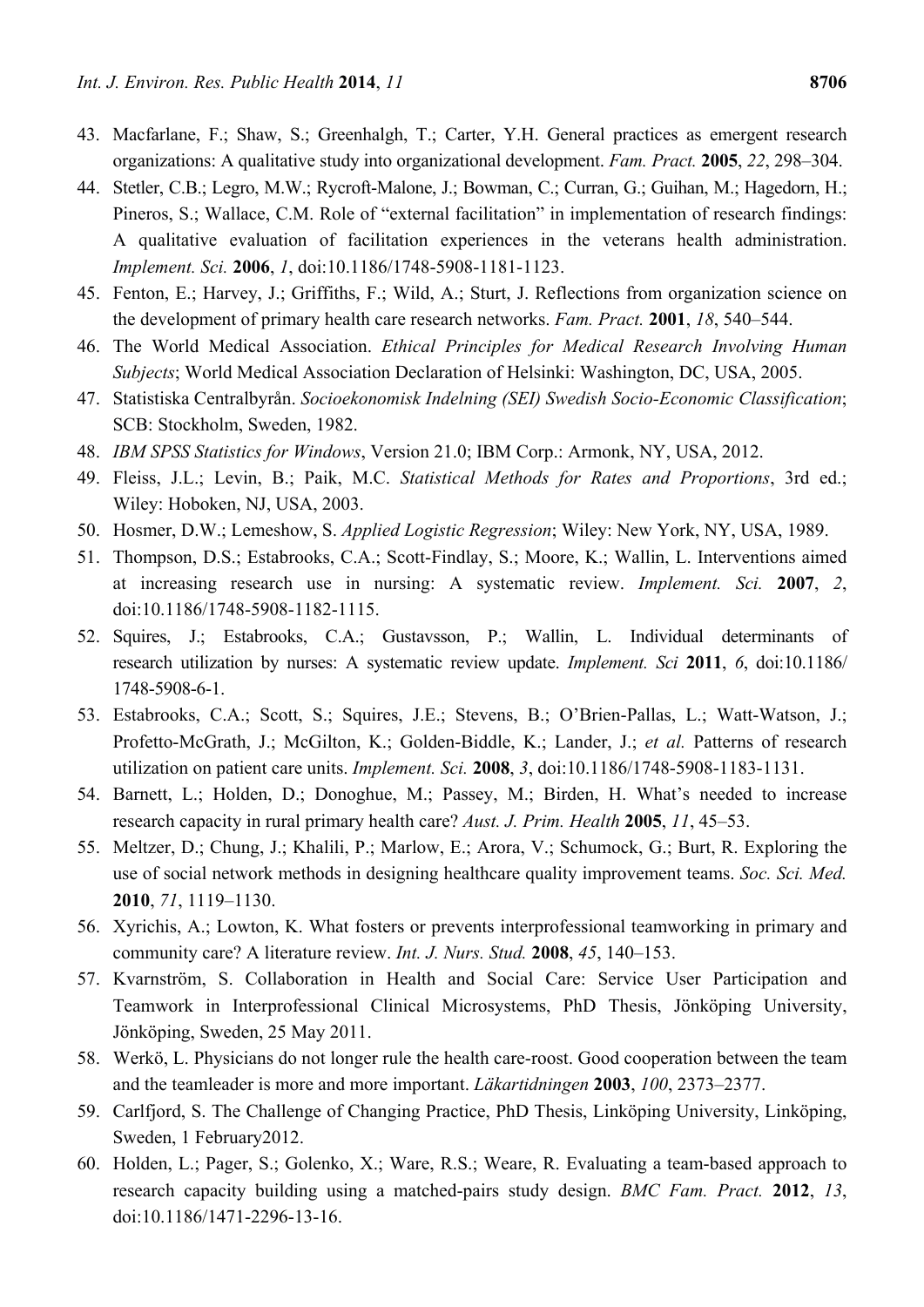- 61. Finch, E.; Cornwell, P.; Ward, E.C.; McPhail, S.M. Factors influencing research engagement: Research interest, confidence and experience in an Australian speech-language pathology workforce. *BMC Health Serv. Res.* **2013**, *13*, doi:10.1186/1472-6963-13-144.
- 62. Drucker, P.F. The discipline of innovation. *Harv. Bus. Rev.* **1998**, *76*, 149–157.
- 63. Grimshaw, J.M.; Eccles, M.P.; Lavis, J.N.; Hill, S.J.; Squires, J.E. Knowledge translation of research findings. *Implement. Sci.* **2012**, *7*, doi:10.1186/1748-5908-7-50.
- 64. Naik, P.; Raman, K. Understanding the impact of synergy in multimedia communications. *J. Market. Res.* **2003**, *40*, 375–388.
- 65. Perry, R.N. Role modeling excellence in clinical nursing practice. *Nurse Educ. Pract.* **2009**, *9*, 36–44.
- 66. Shaw, S.; Macfarlane, F.; Greaves, C.; Carter, Y.H. Developing research management and governance capacity in primary care organizations: Transferable learning from a qualitative evaluation of UK pilot sites. *Fam. Pract.* **2004**, *21*, 92–98.
- 67. Pickstone, C.; Nancarrow, S.; Cooke, J.; Vernon, W.; Mountain, G.; Boyce, R.A.; Campbell, J. Building research capacity in the allied health professions. *Evid. Policy*: *J. Res. Debate Pract.*  **2008**, doi:10.1332/174426408783477864.
- 68. Frontera, W.R.; Fuhrer, M.J.; Jette, A.M.; Chan, L.; Cooper, R.A.; Duncan, P.W.; Kemp, J.D.; Ottenbacher, K.J.; Peckham, P.H.; Roth, E.J.; *et al.* Rehabilitation medicine summit: Building research capacity. *J. Head Trauma Rehabil.* **2006**, *21*, 1–7.
- 69. Russell, J.; Greenhalgh, T.; Boynton, P.; Rigby, M. Soft networks for bridging the gap between research and practice: Illuminative evaluation of chain. *BMJ* **2004**, *328*, doi:10.1136/bmj.328.7449.1174.
- 70. Berwick, D.M. Disseminating innovations in health care. *JAMA* **2003**, *289*, 1969–1975.
- 71. Zwar, N.A.; Weller, D.P.; McCloughan, L.; Traynor, V.J. Supporting research in primary care: Are practice-based research networks the missing link? *Med. J. Aust.* **2006**, *185*, 110–113.
- 72. Allen, J.; Andrew, D., James; Phil, G. Formal *versus* informal knowledge networks in R&D: A case study using social network analysis. *R D Manage.* **2007**, *37*, 179–196.
- 73. Jippes, E.; Achterkamp, M.C.; Brand, P.L.; Kiewiet, D.J.; Pols, J.; van Engelen, J.M. Disseminating educational innovations in health care practice: Training *versus* social networks. *Soc. Sci. Med.* **2010**, *70*, 1509–1517.
- 74. Gunn, J.; Morris, K.; Chondros, P. Recruiting general practitioners for practice-based, population health activities—A randomised trial of two approaches. *Aust. N. Z. J. Public Health*  **2002**, *26*, 276–277.
- 75. Thomas, P. General medical practitioners need to be aware of the theories on which our work depend. *Ann. Fam. Med.* **2006**, *4*, 450–454.
- 76. Wallis, K.C.; Poulton, J.L. *Internalization: The Origins and Construction of Internal Reality*; Open University: Buckingham, Philadelphia, PA, USA, 2001.
- 77. Holt, D.T.; Armenakis, A.A.; Feild, H.S.; Harris, S.G. Readiness for organizational change: The systematic development of a scale. *J. Appl. Behav. Sci.* **2007**, *43*, 232–255.
- 78. Wallin, L.; Gustavsson, P.; Ehrenberg, A.; Rudman, A. A modest start, but a steady rise in research use: A longitudinal study of nurses during the first five years in professional life. *Implement. Sci.* **2012**, *7*, doi:10.1186/1748-5908-7-19.